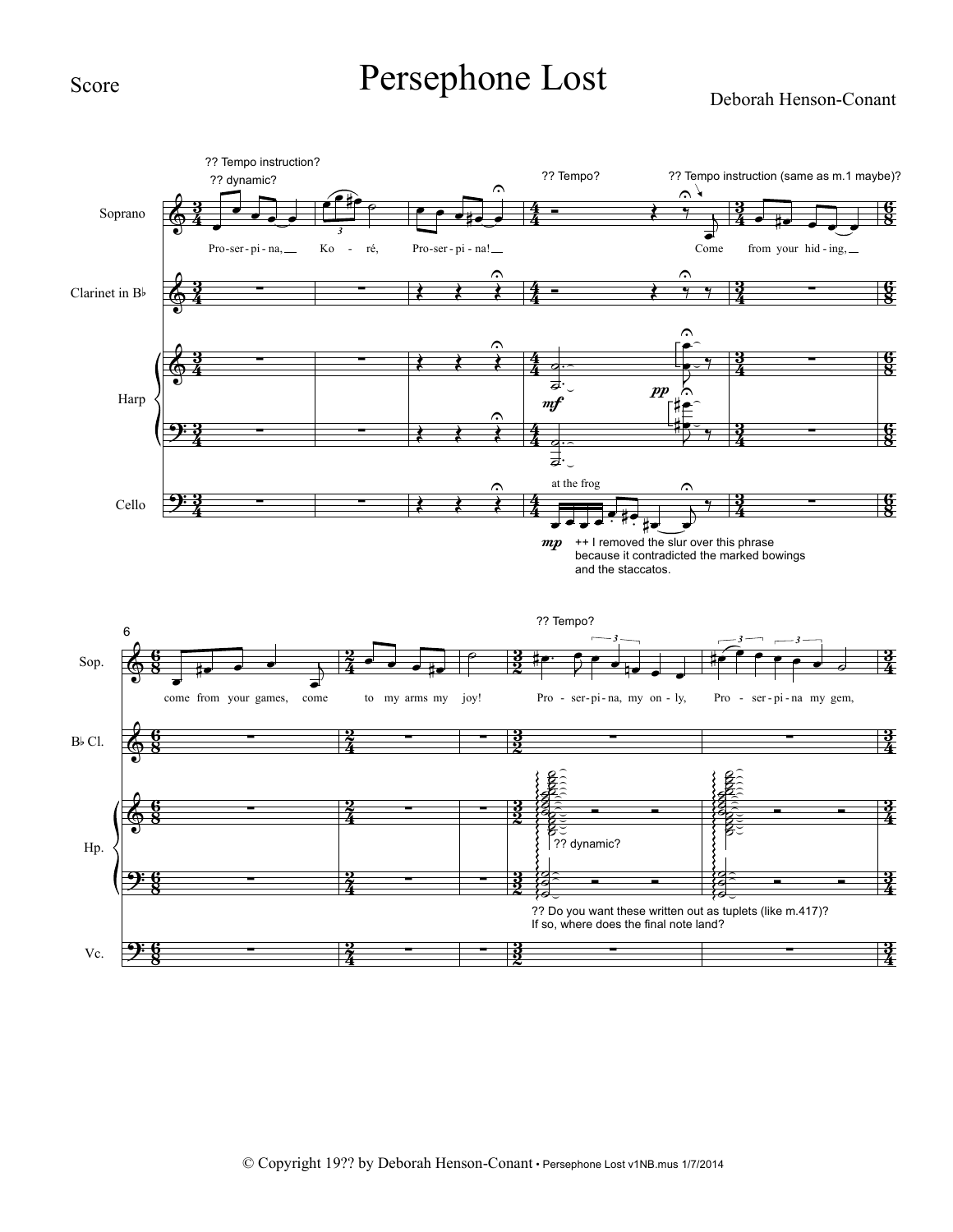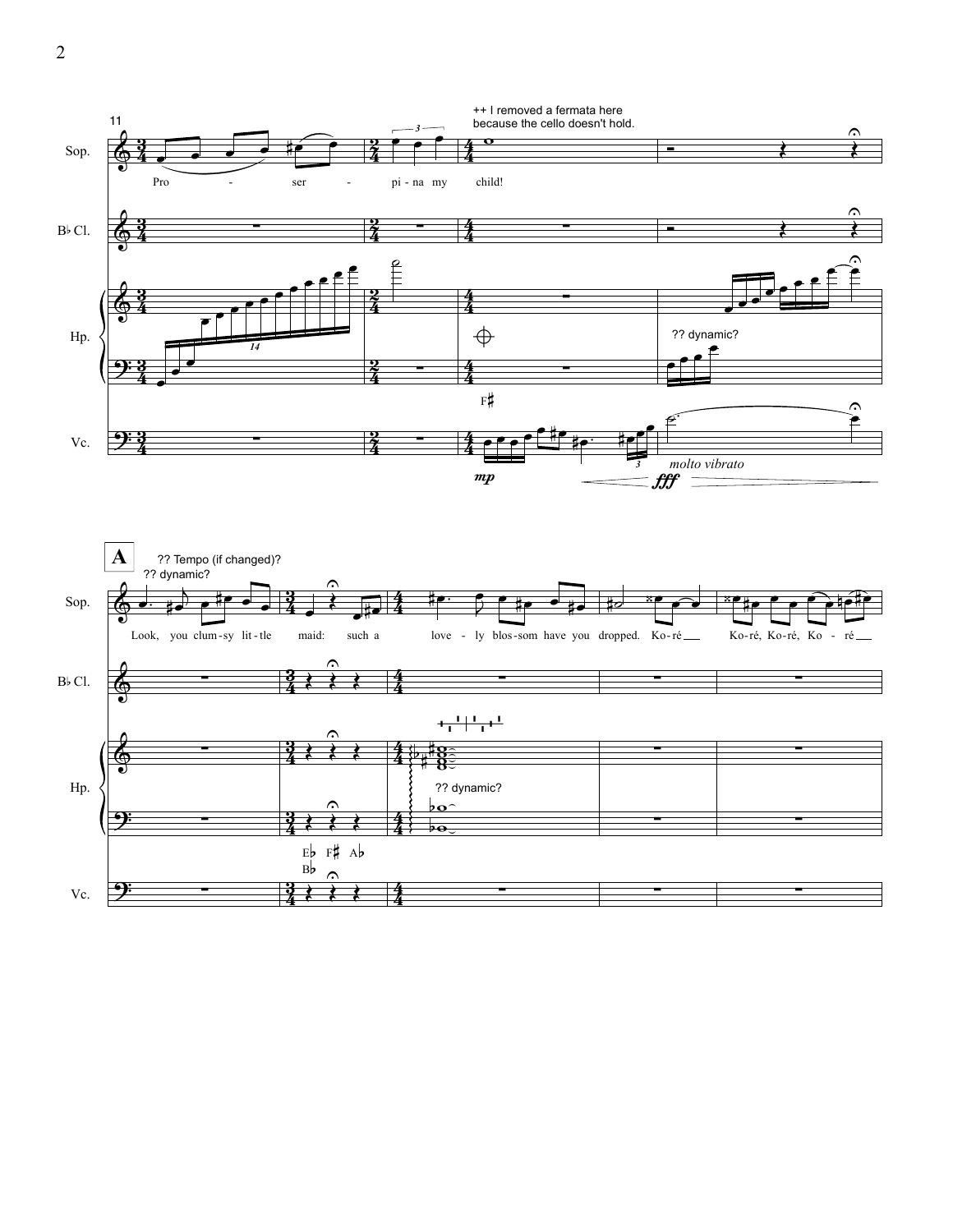

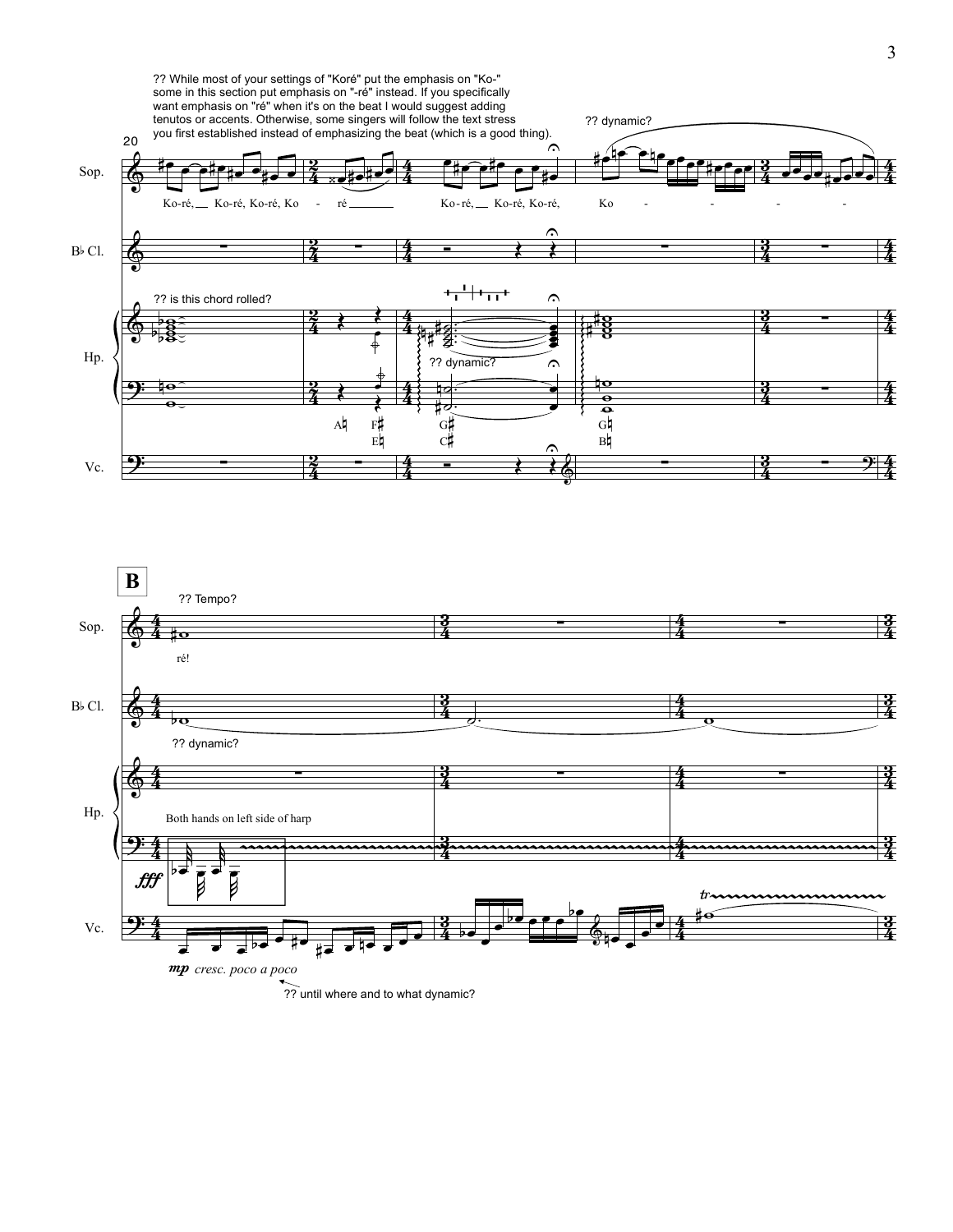

(Throughout this section)  $\longleftarrow$  ?? Which section? Until rehearsal D or E?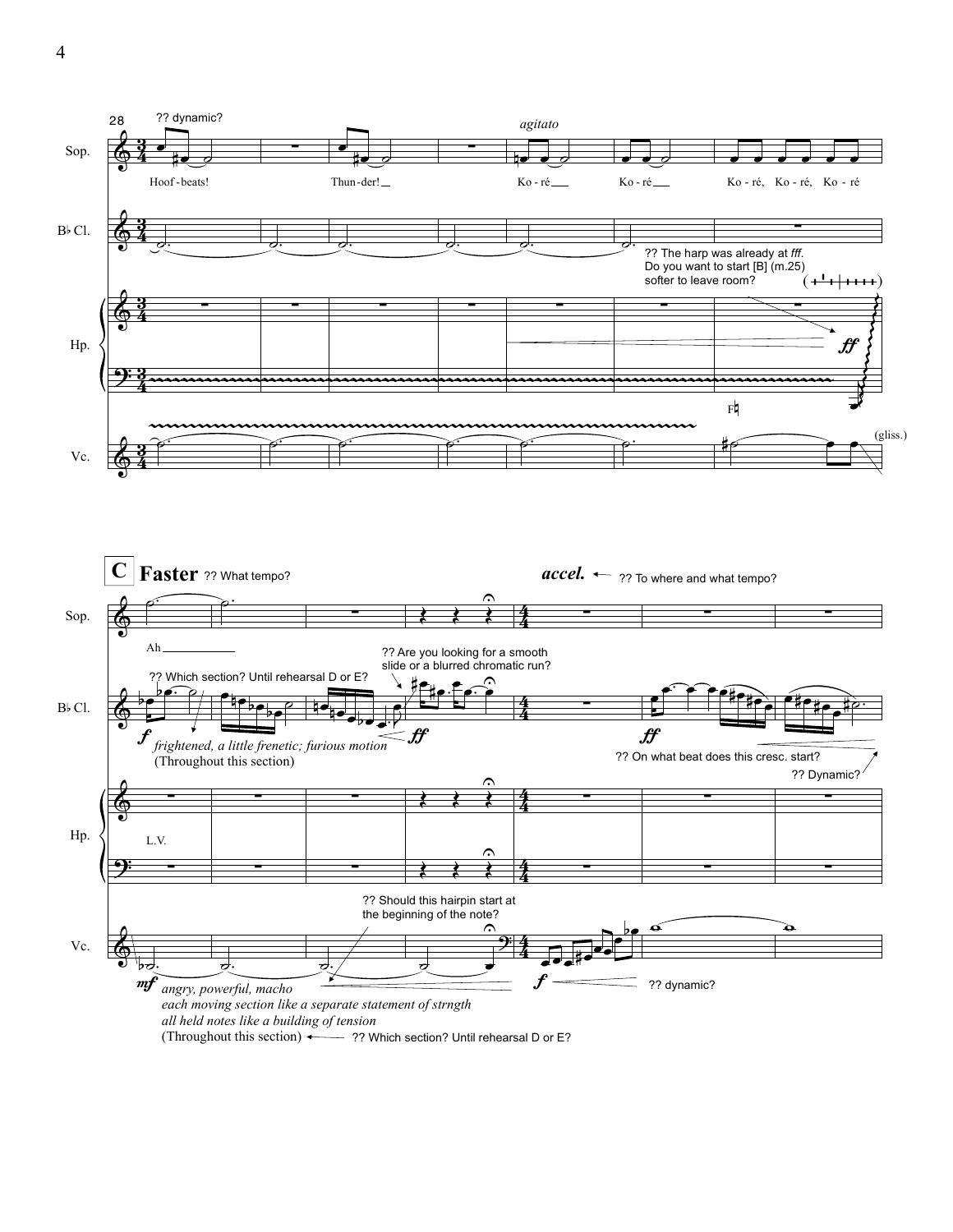



(separate bows)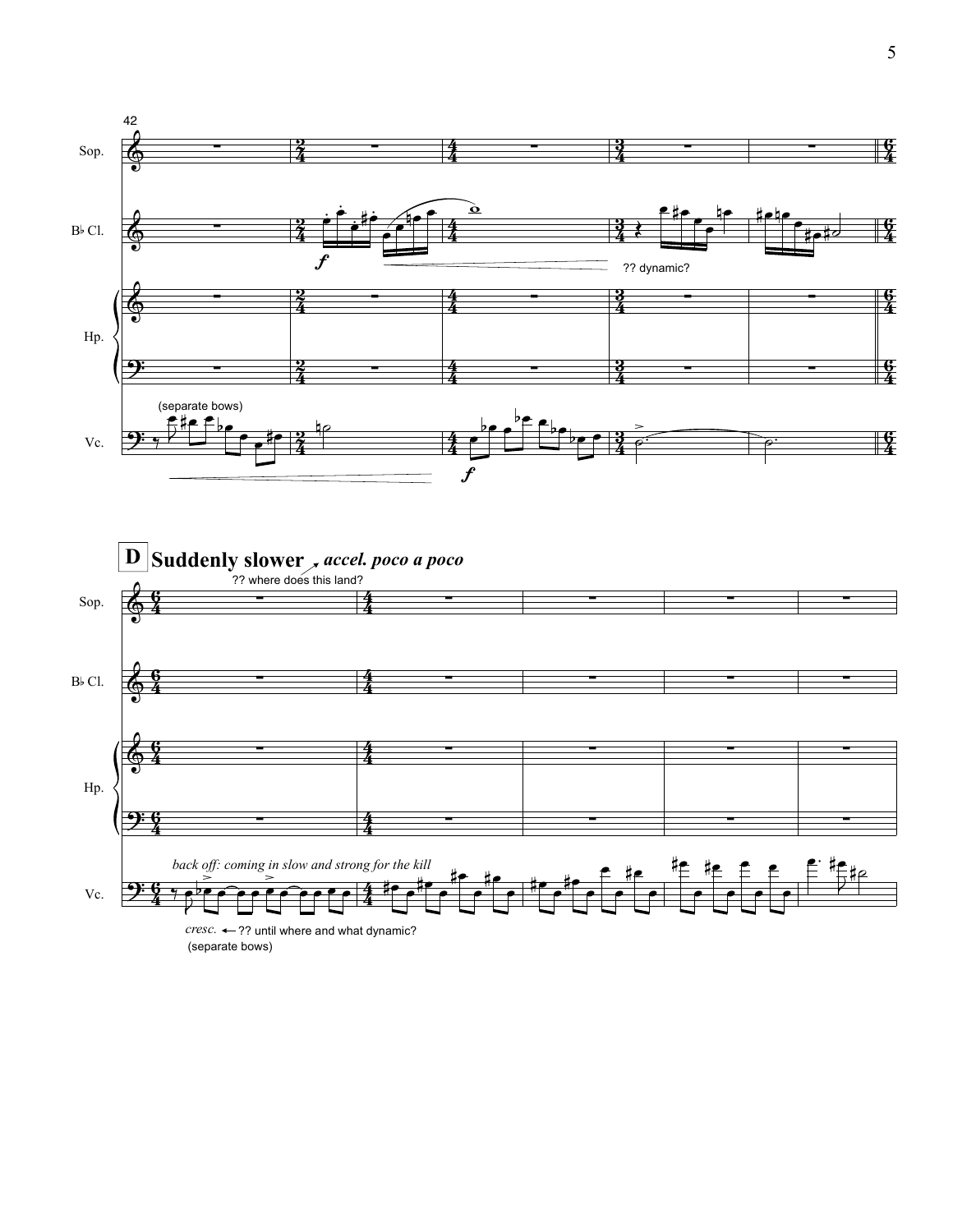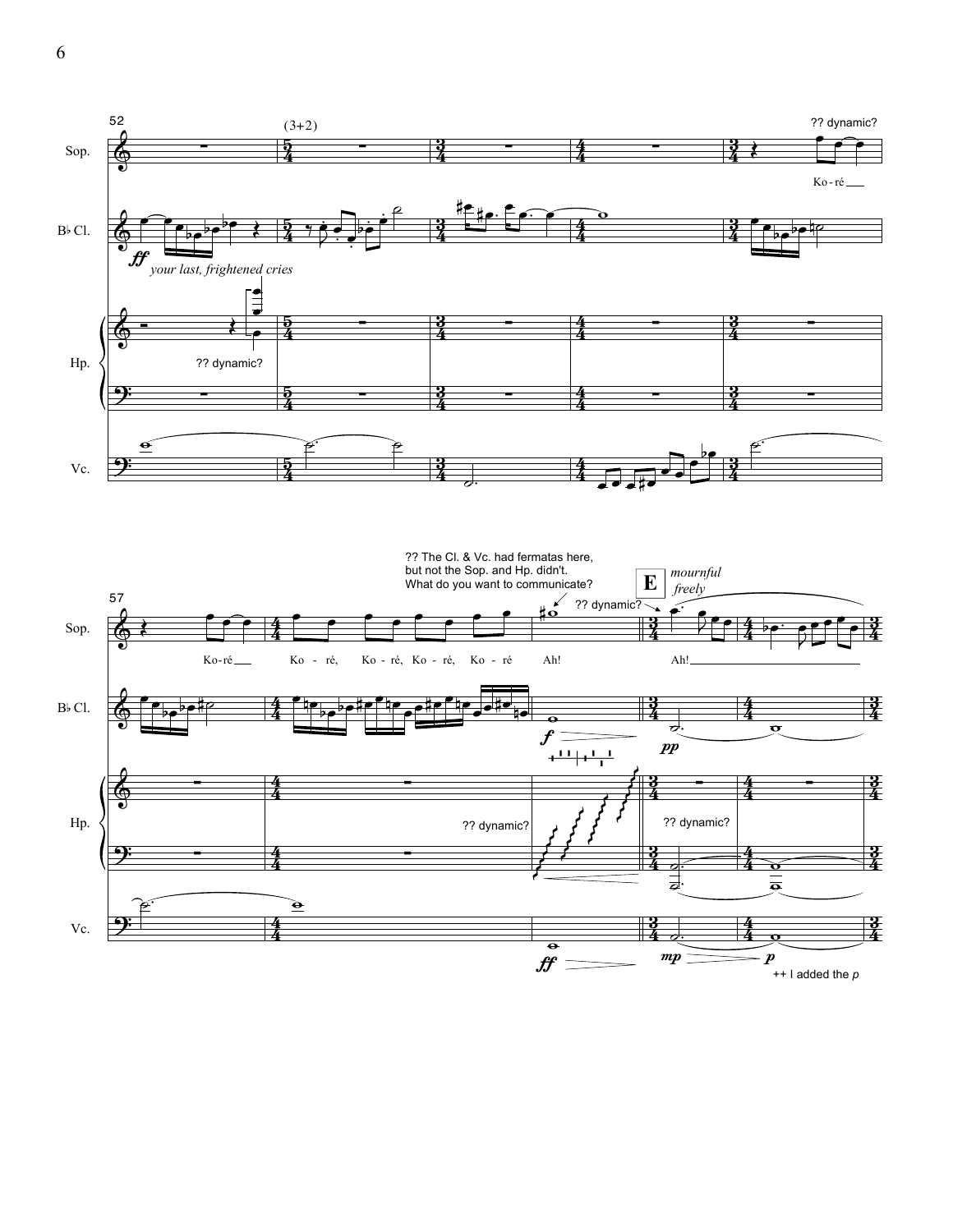

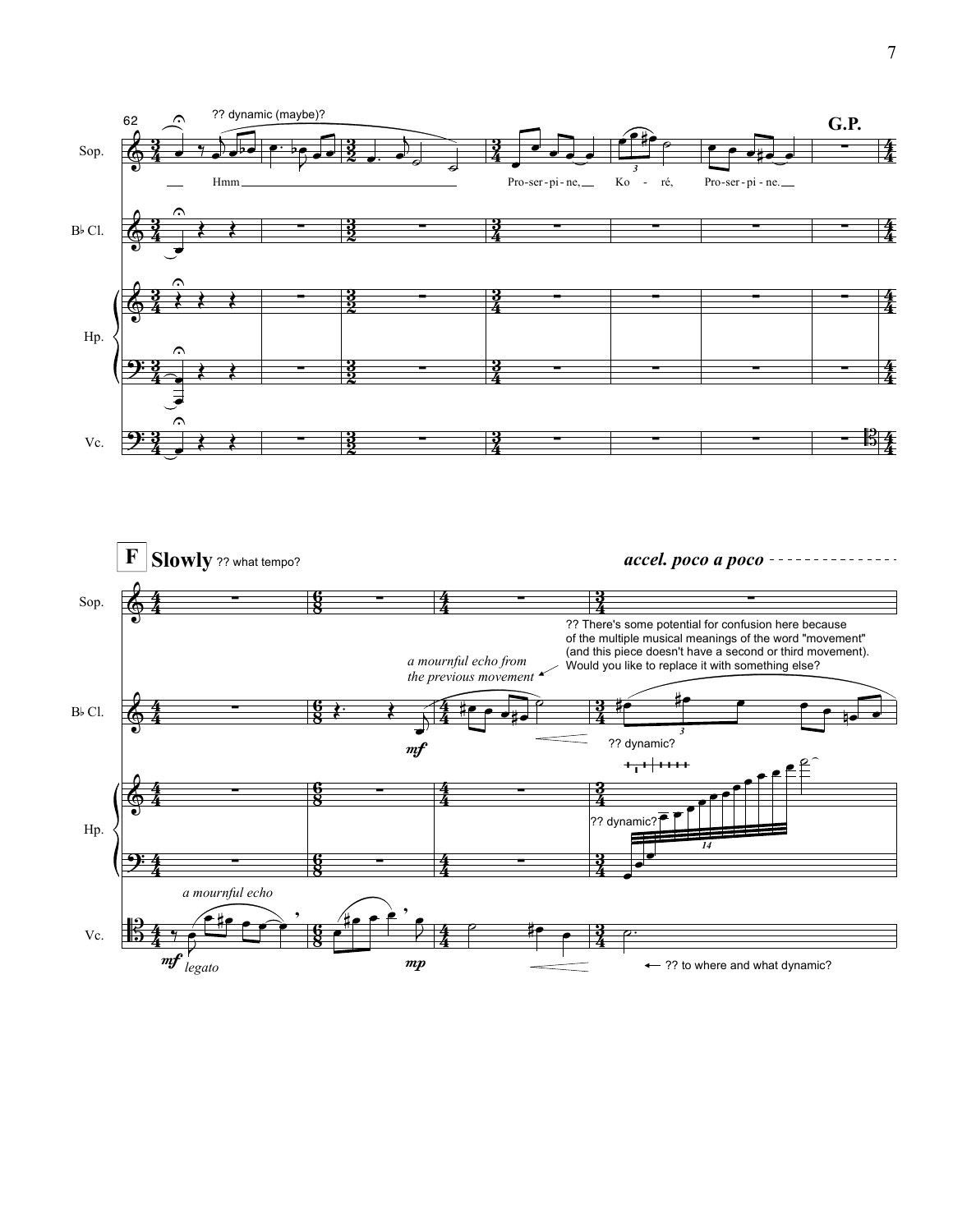

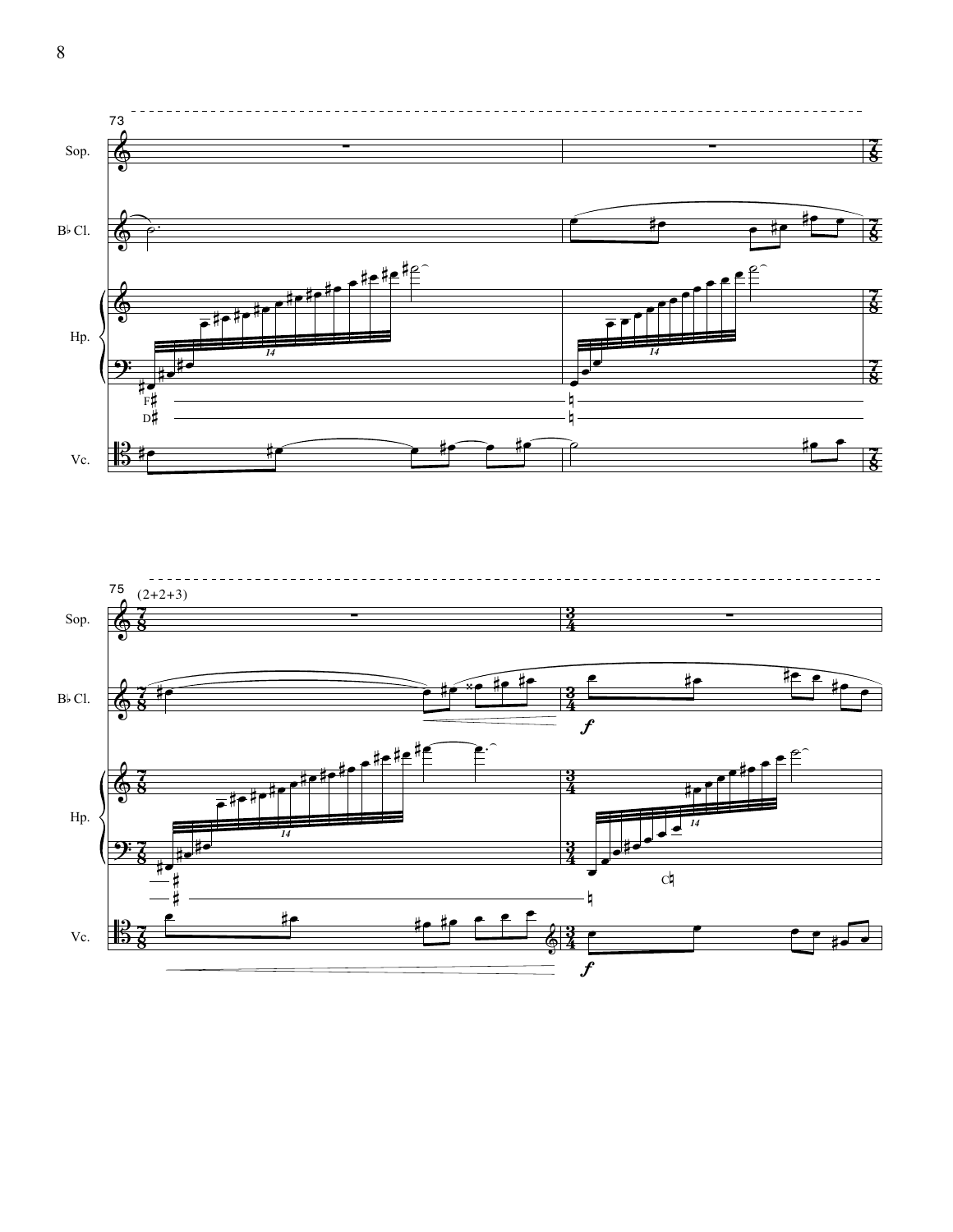

<sup>??</sup> should the Cl. & Vc. be at the same dynamic?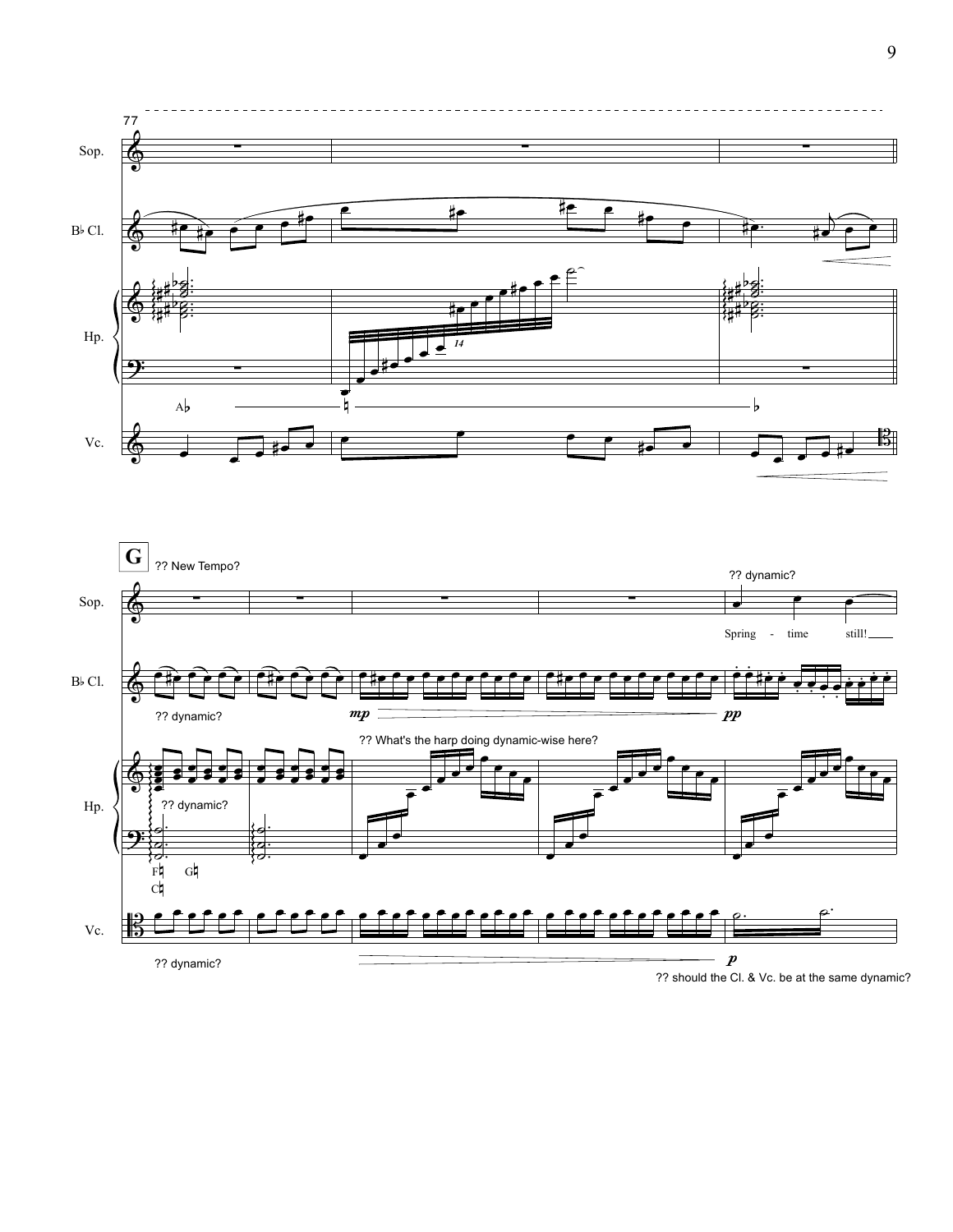

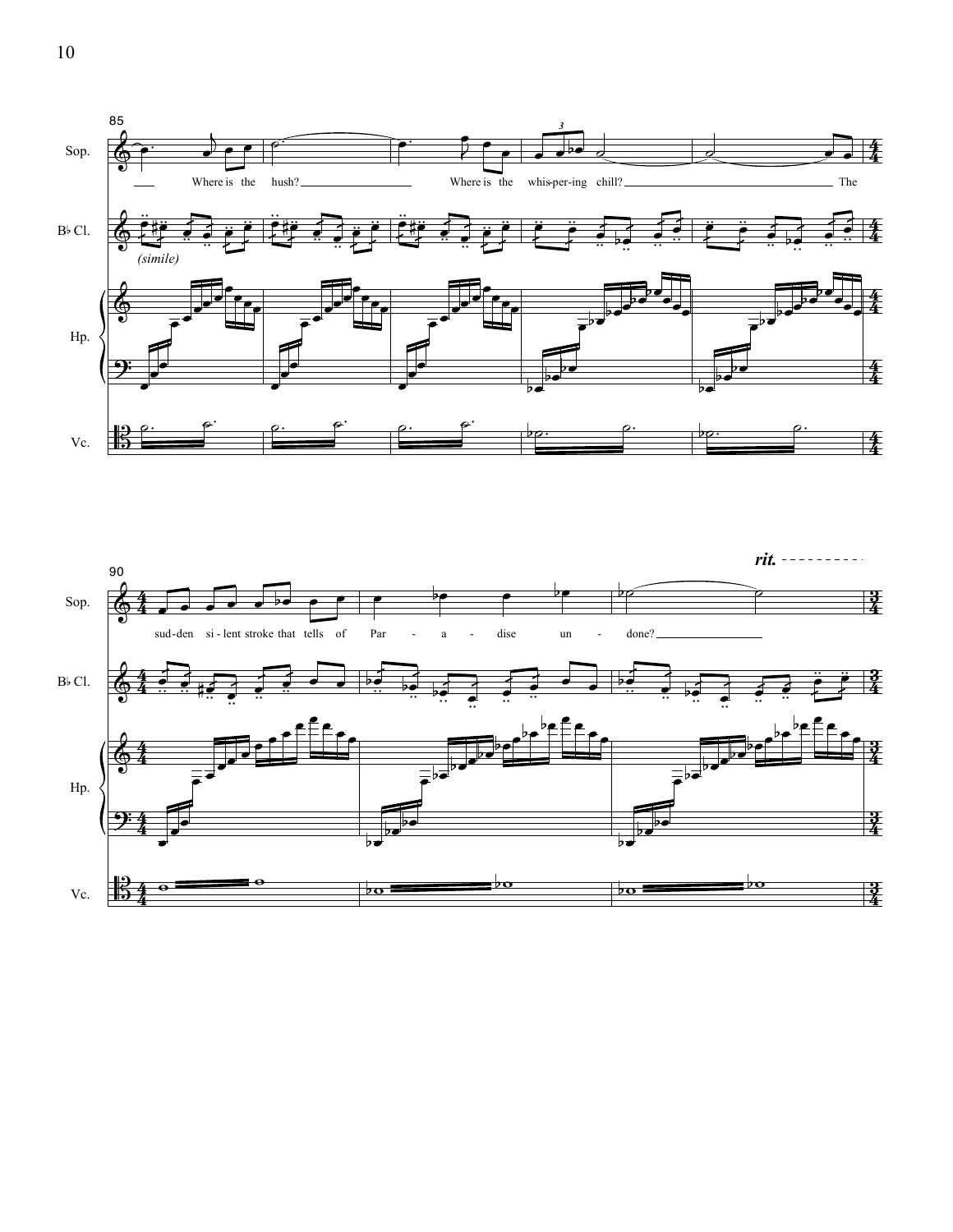

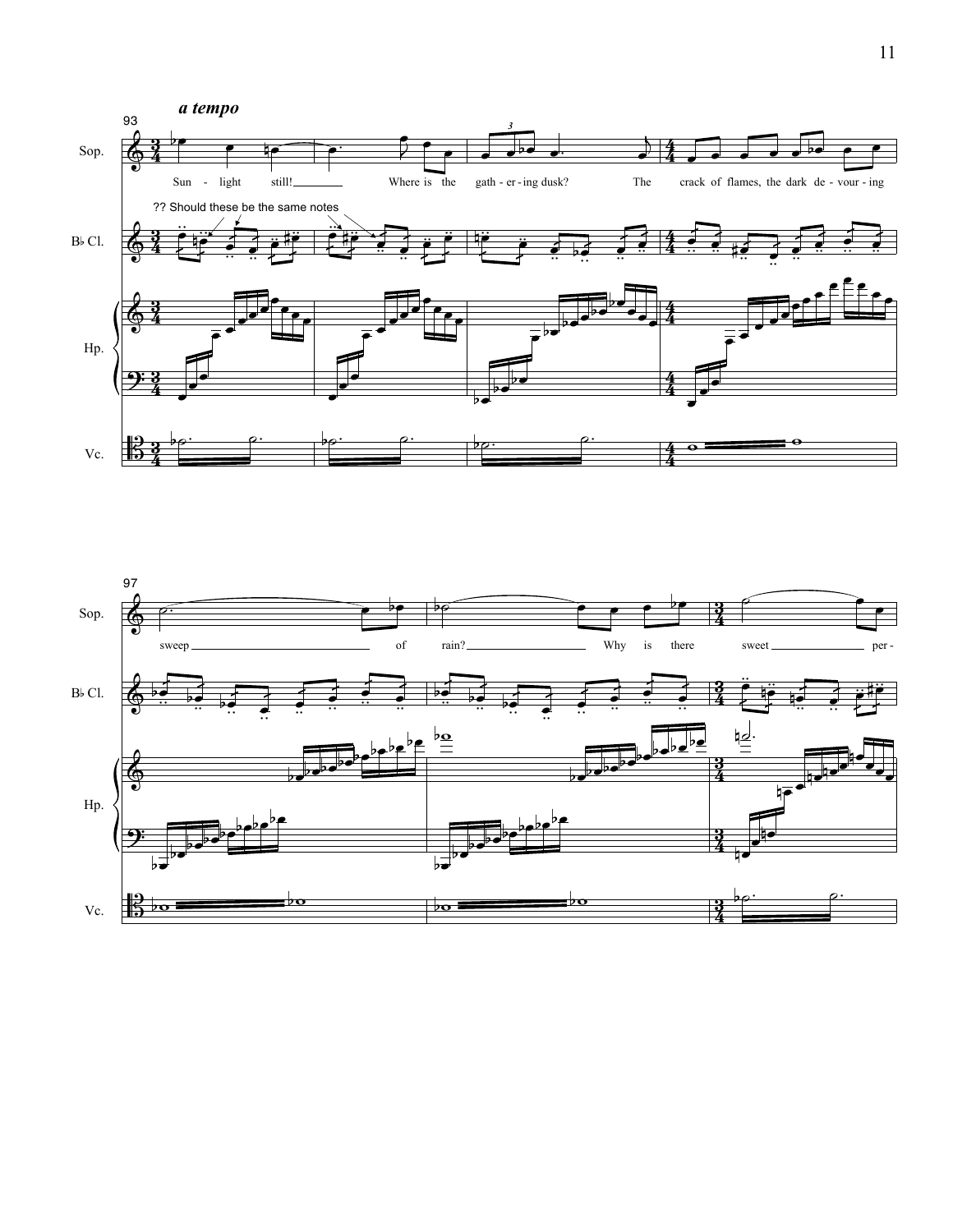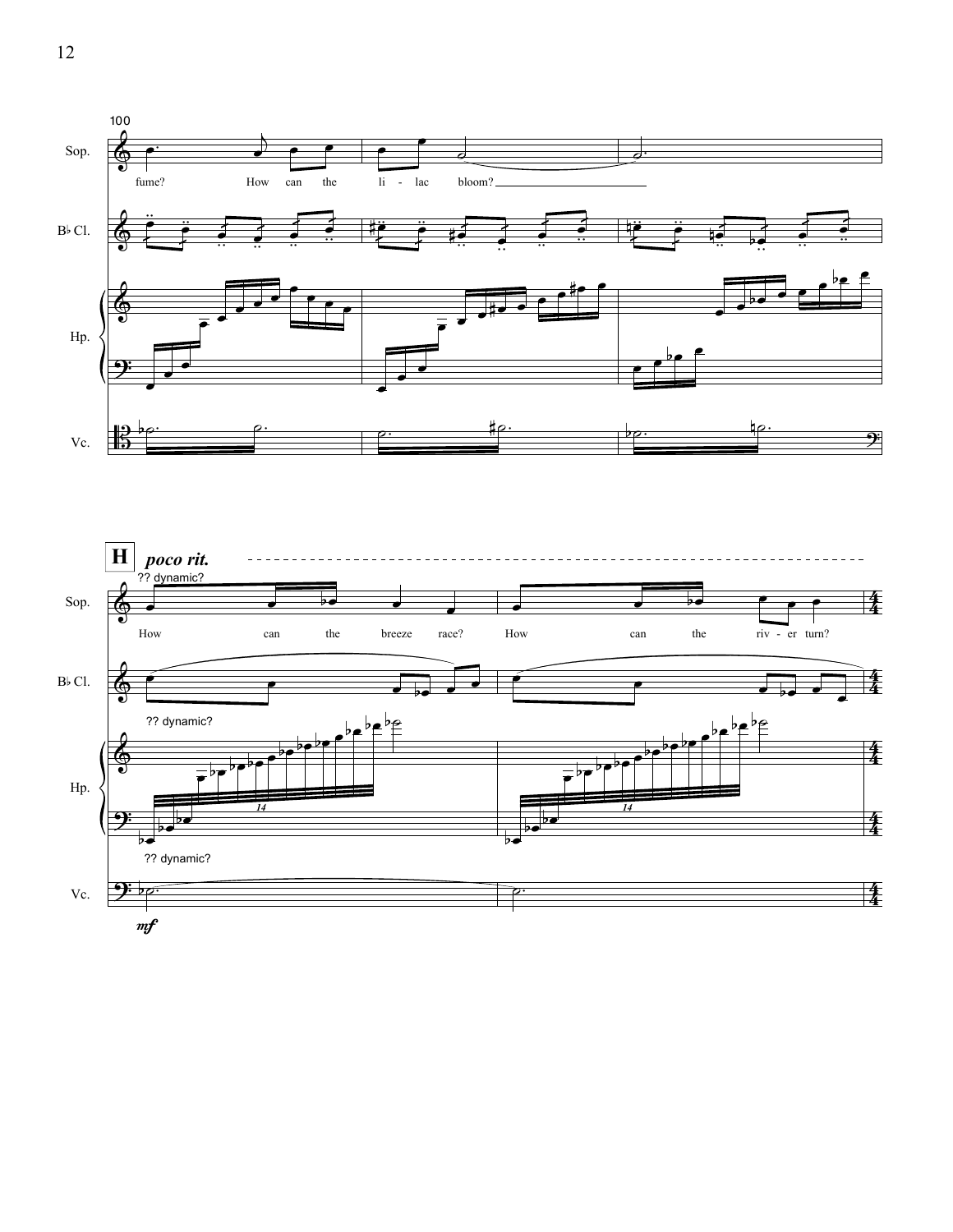

?? Regarding the (4+3+3+3+3) marking from the manuscript here:

I recommend either going with the Soprano's meter (4/4) or the Harp's (16/16), but not both simultaneously.

At the moment, I'm leaning toward leaving it in 4/4 to match the Soprano and that will also make more sense at rehearsal K. However, in rehearsal with an ensemble, you may find that it would be easier to read and think in 16/16. Definitely let me know if that's the case since I won't get to play through with a group on my end. If we do change to 16/16 it would be just fine to switch to 4/4 at rehearsal K.

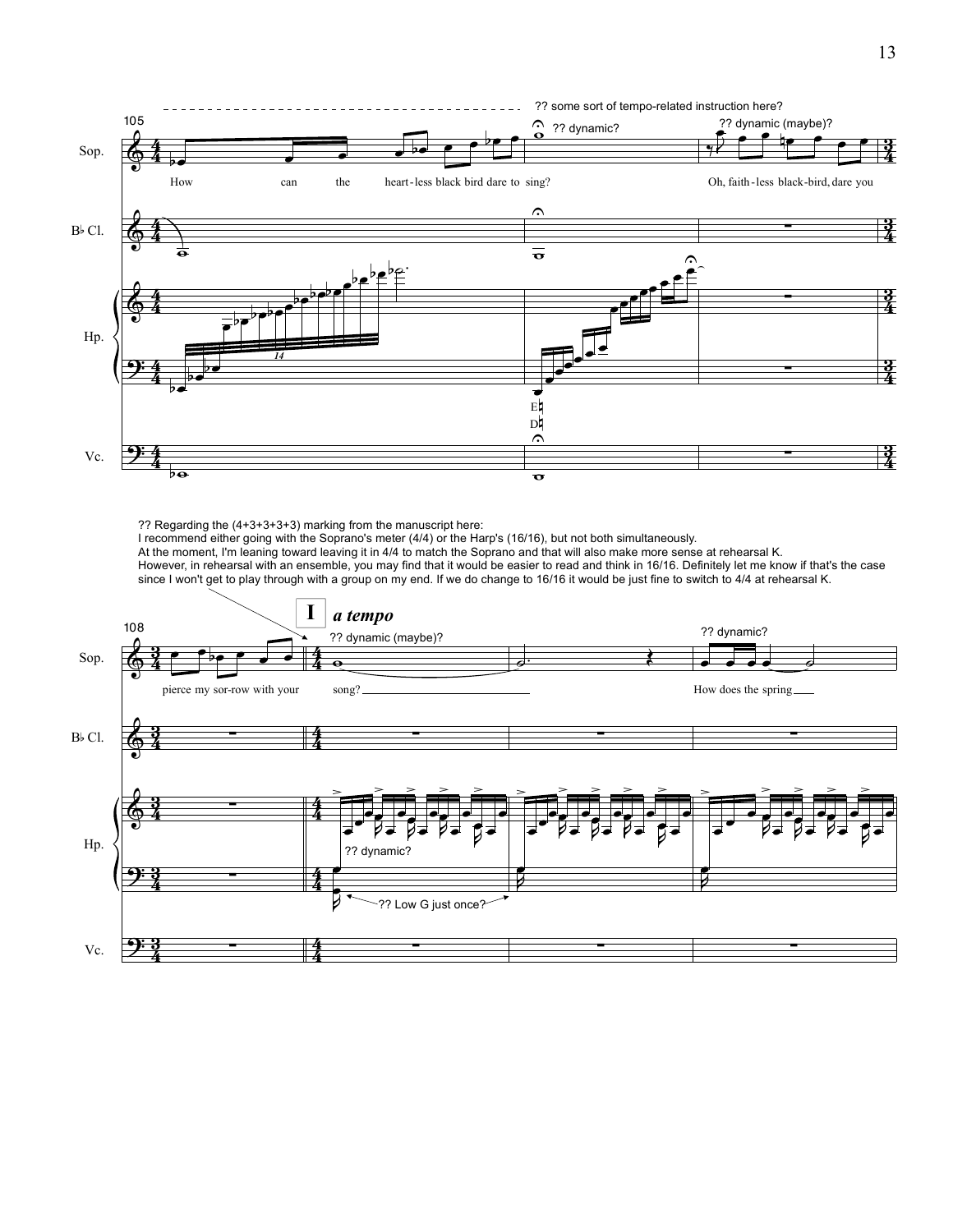

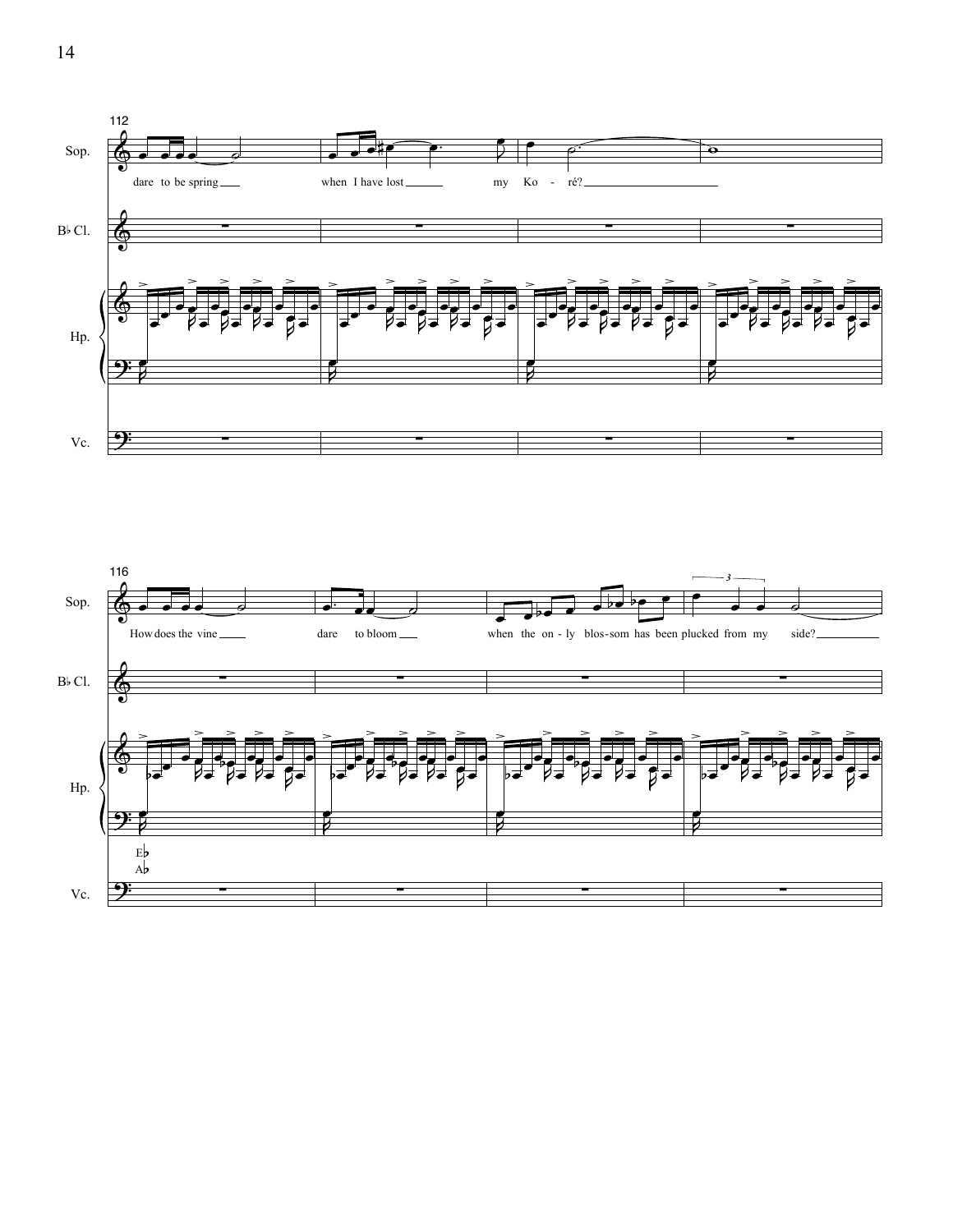



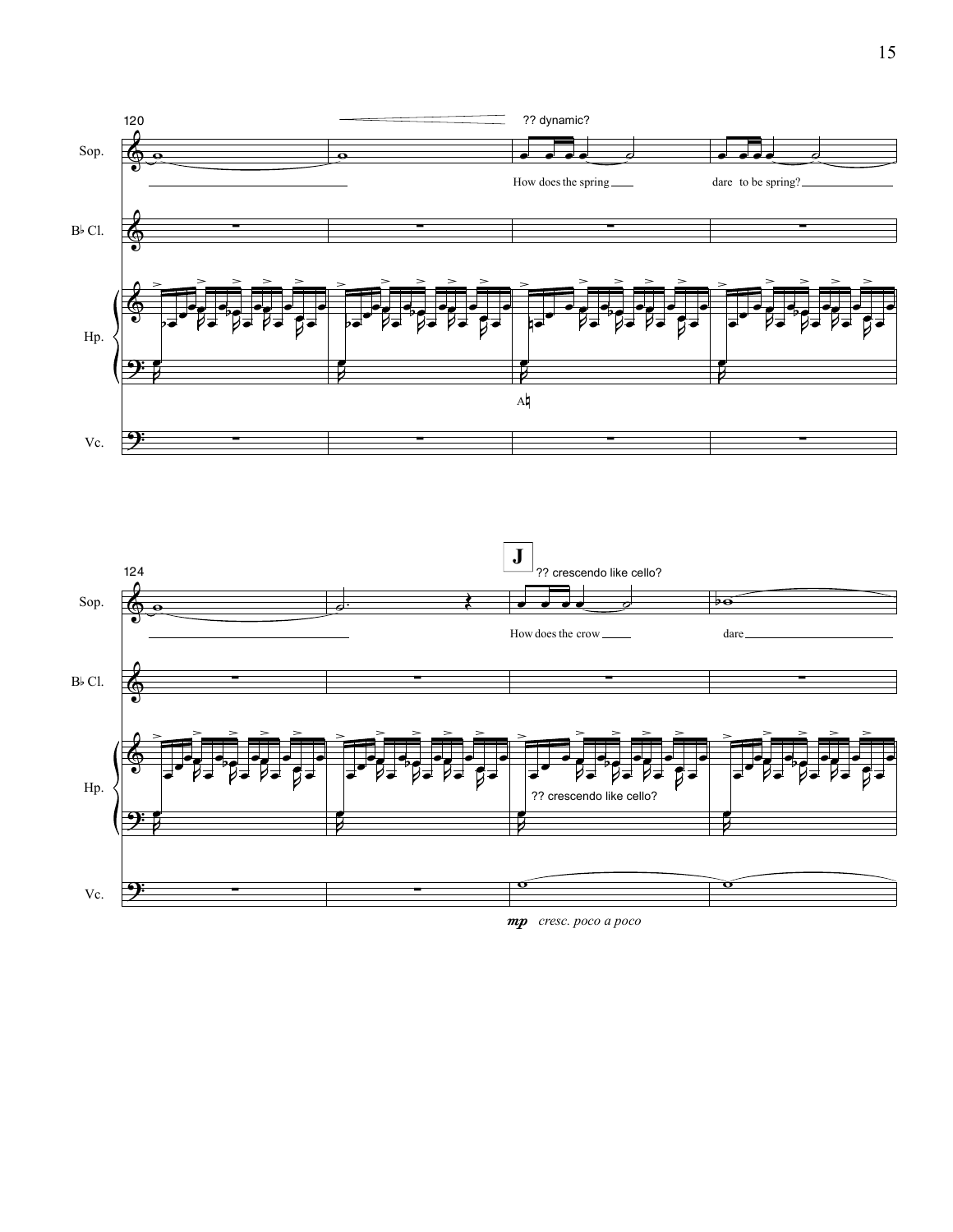

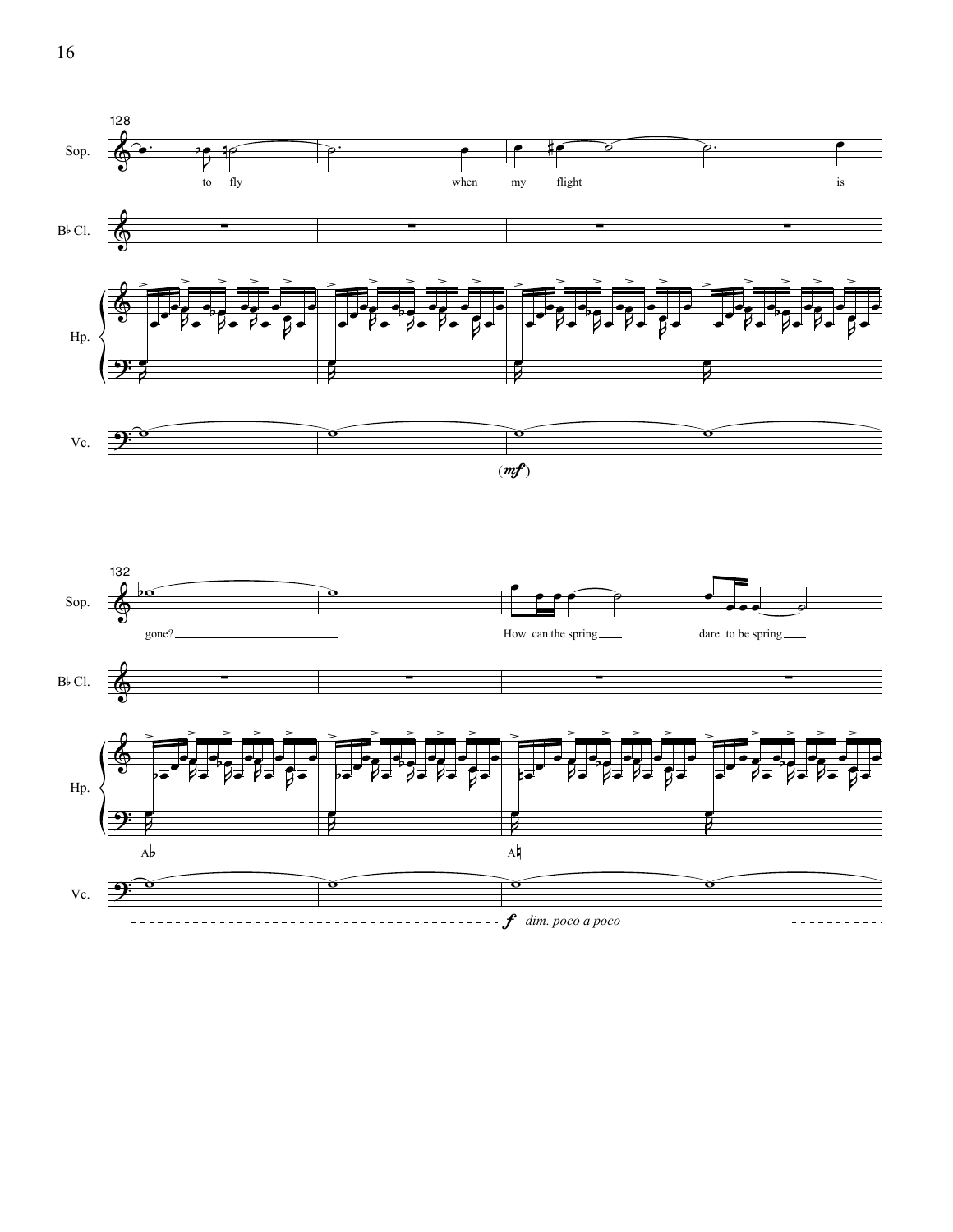



(if different from next m.)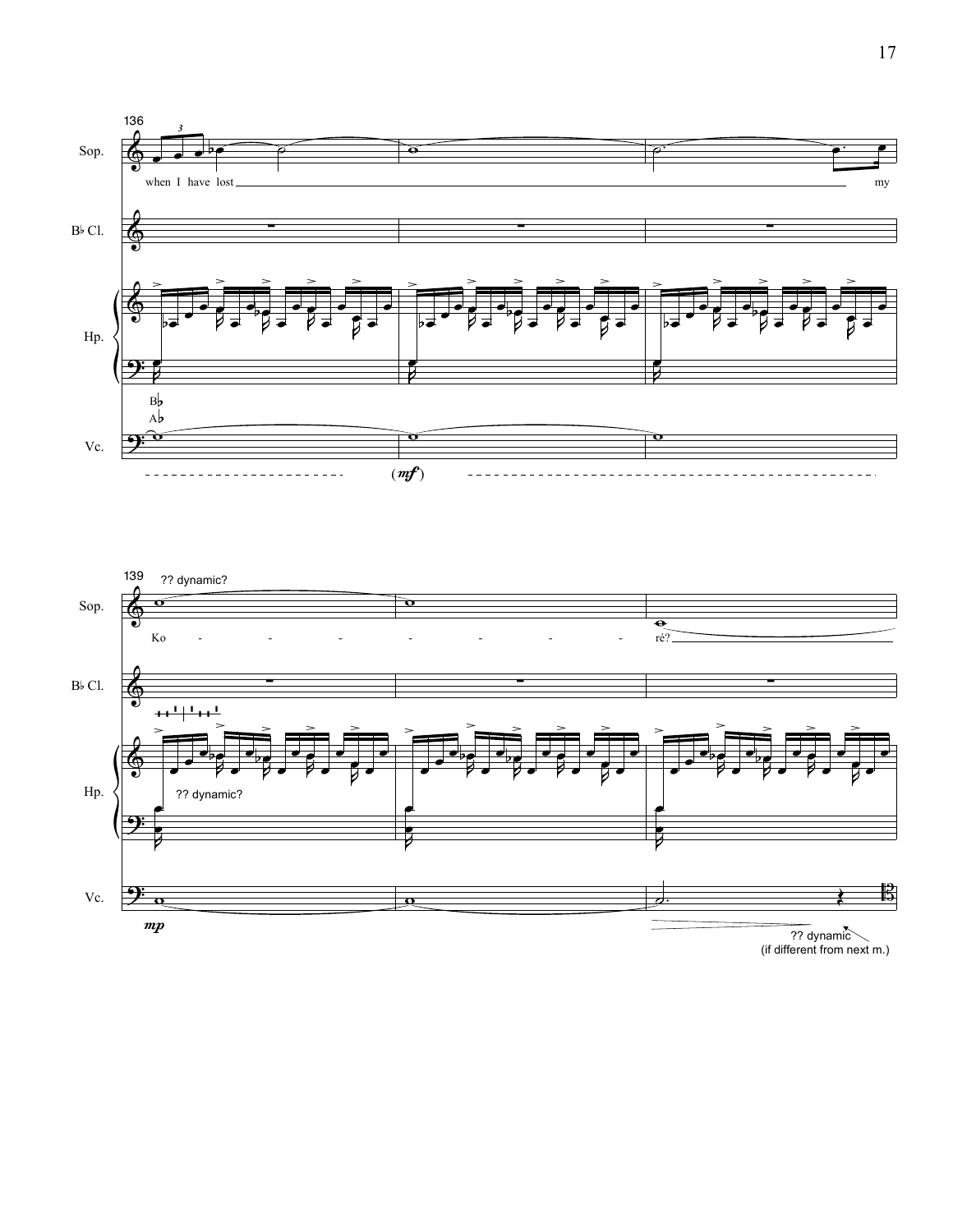

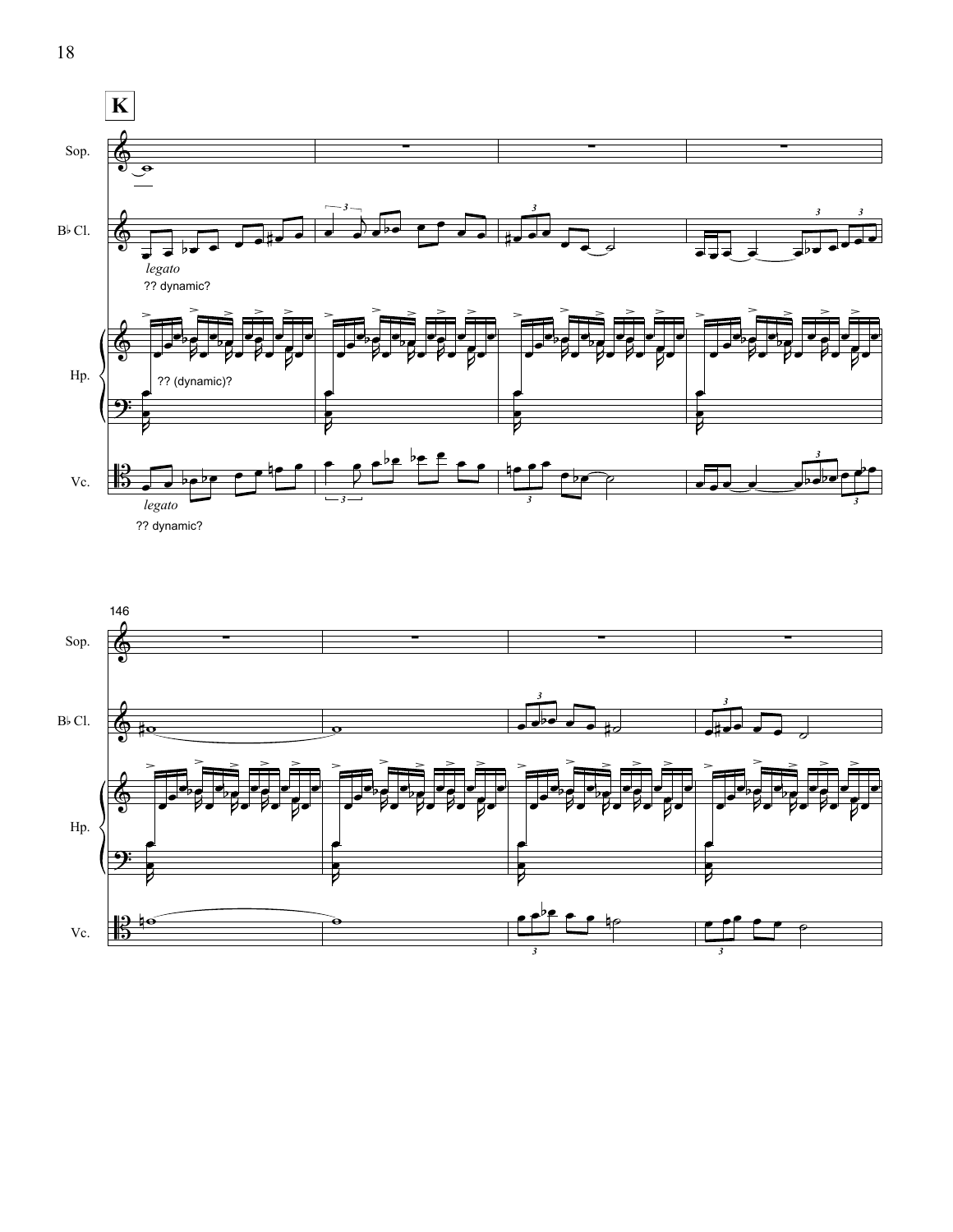

++ Through this section, I copied the dynamic shaping between the C. & Vc when only one had it

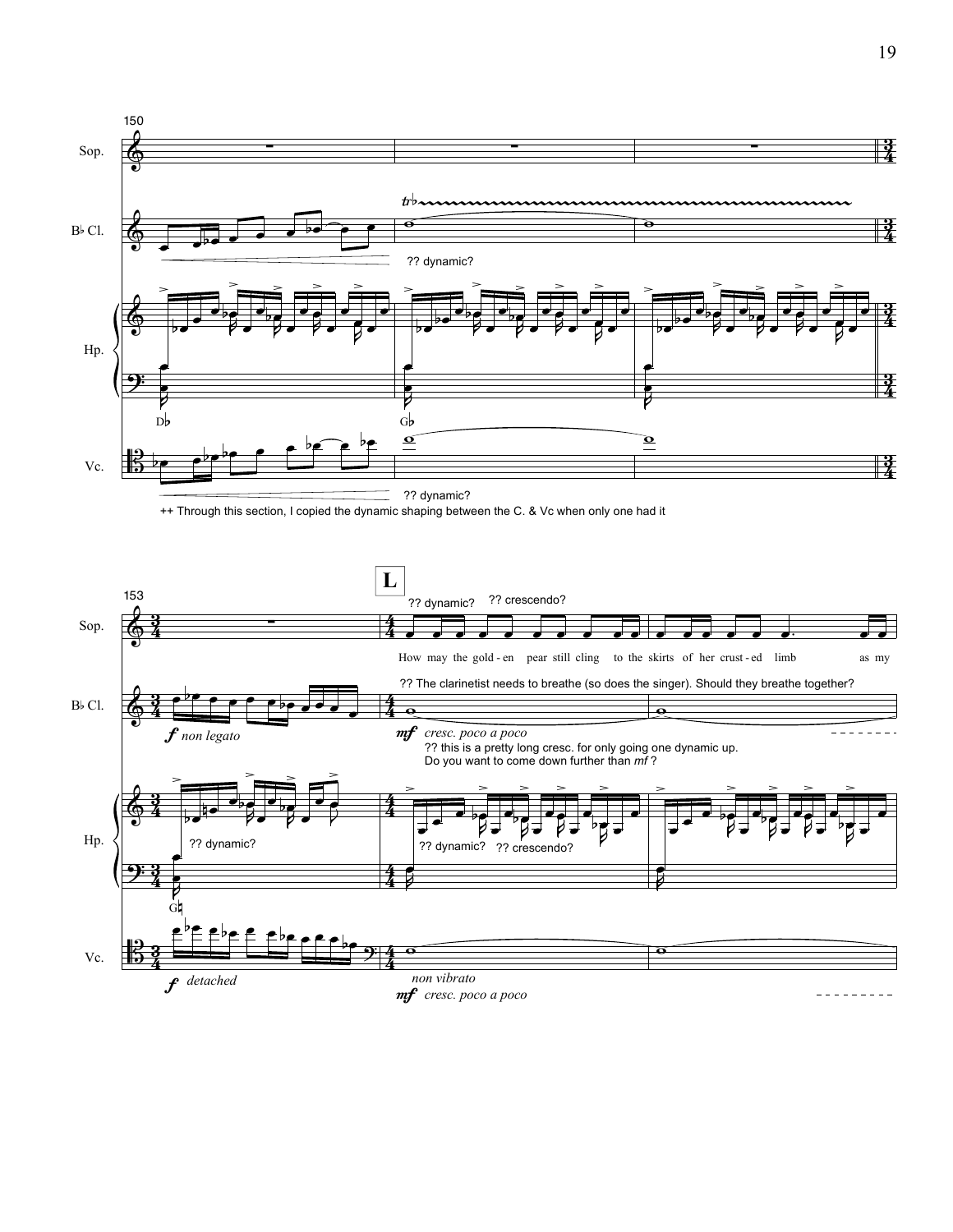

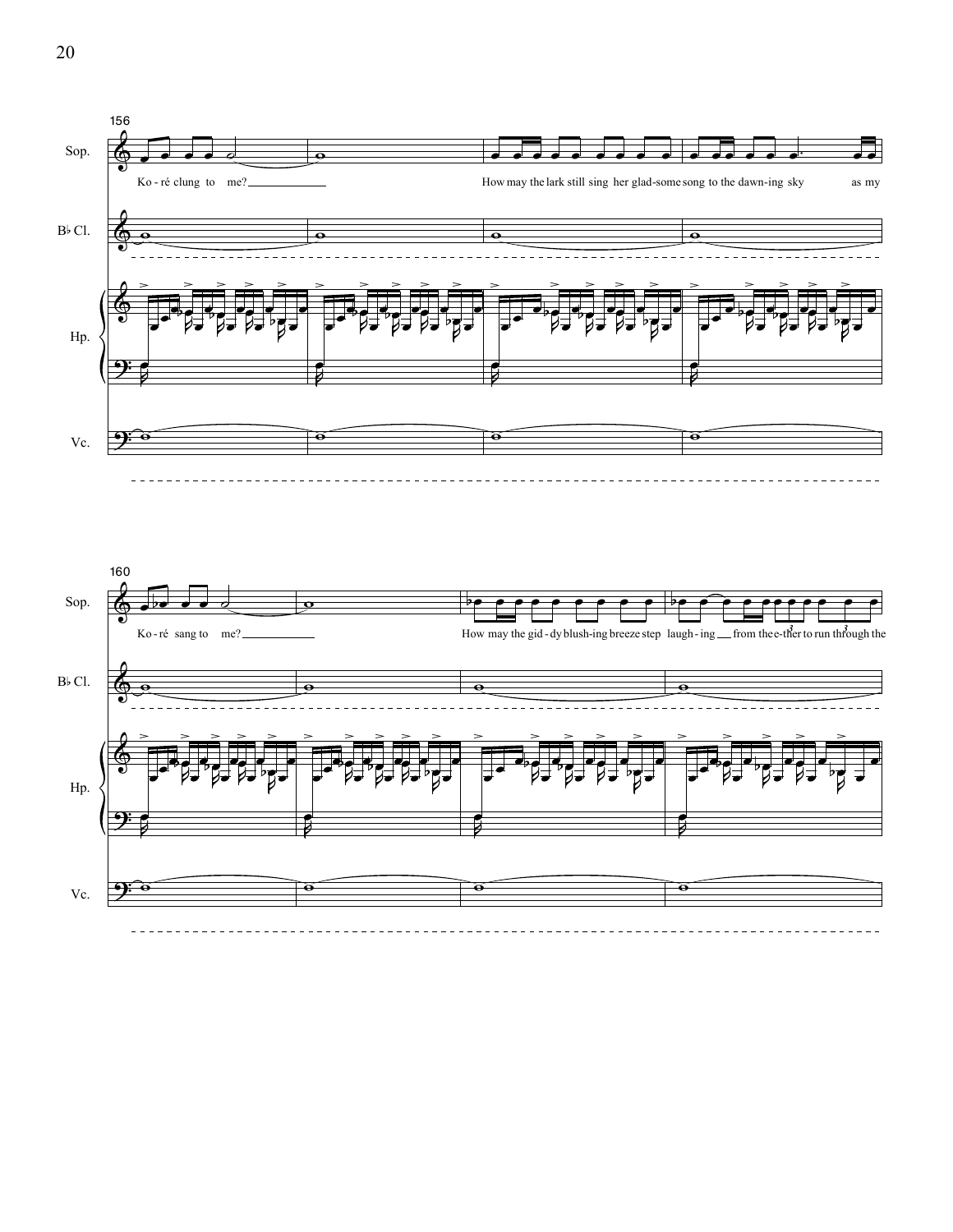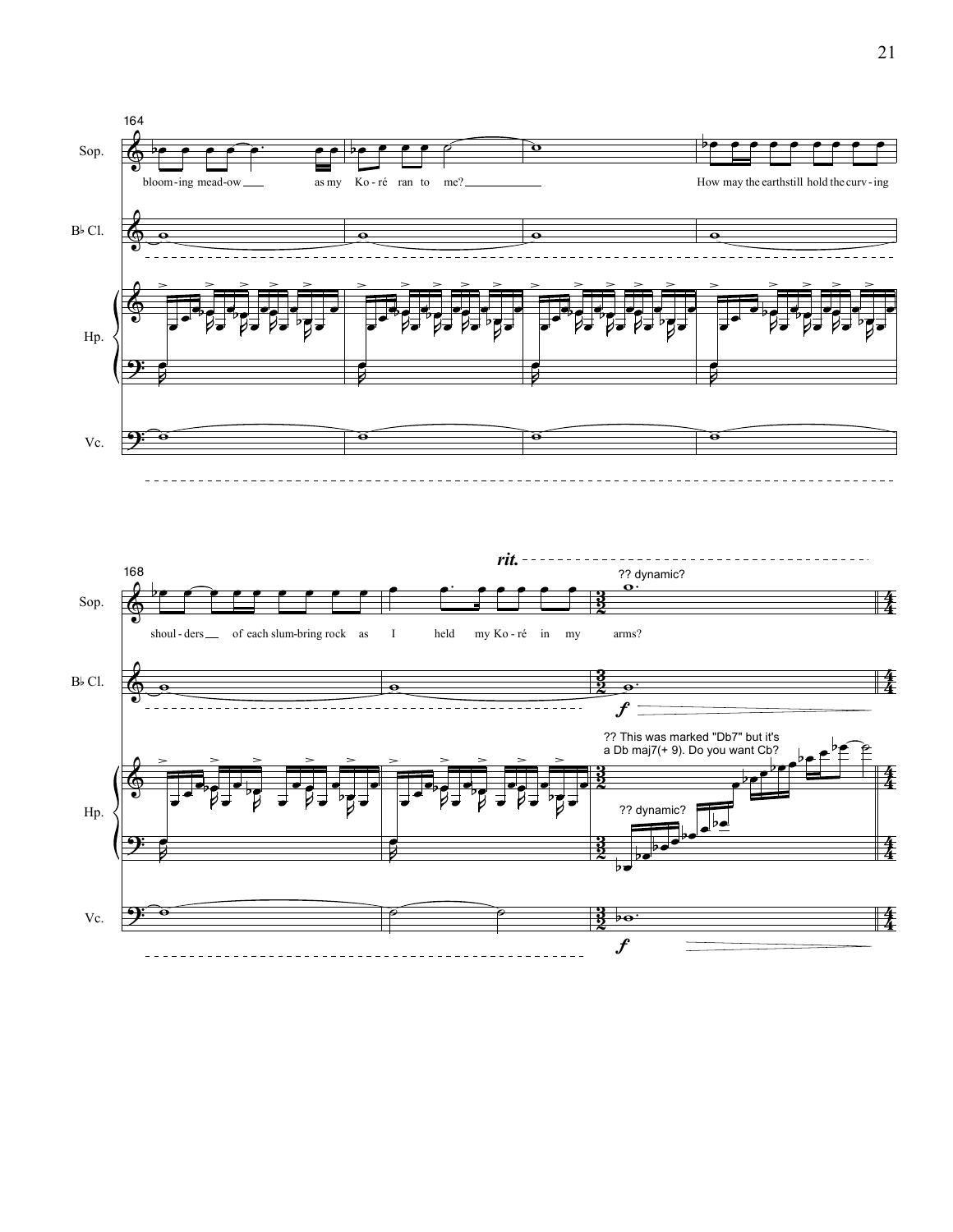



like either accents/tenutos or a 6/8 meter here? (probably use the same notation for the harp in m.181)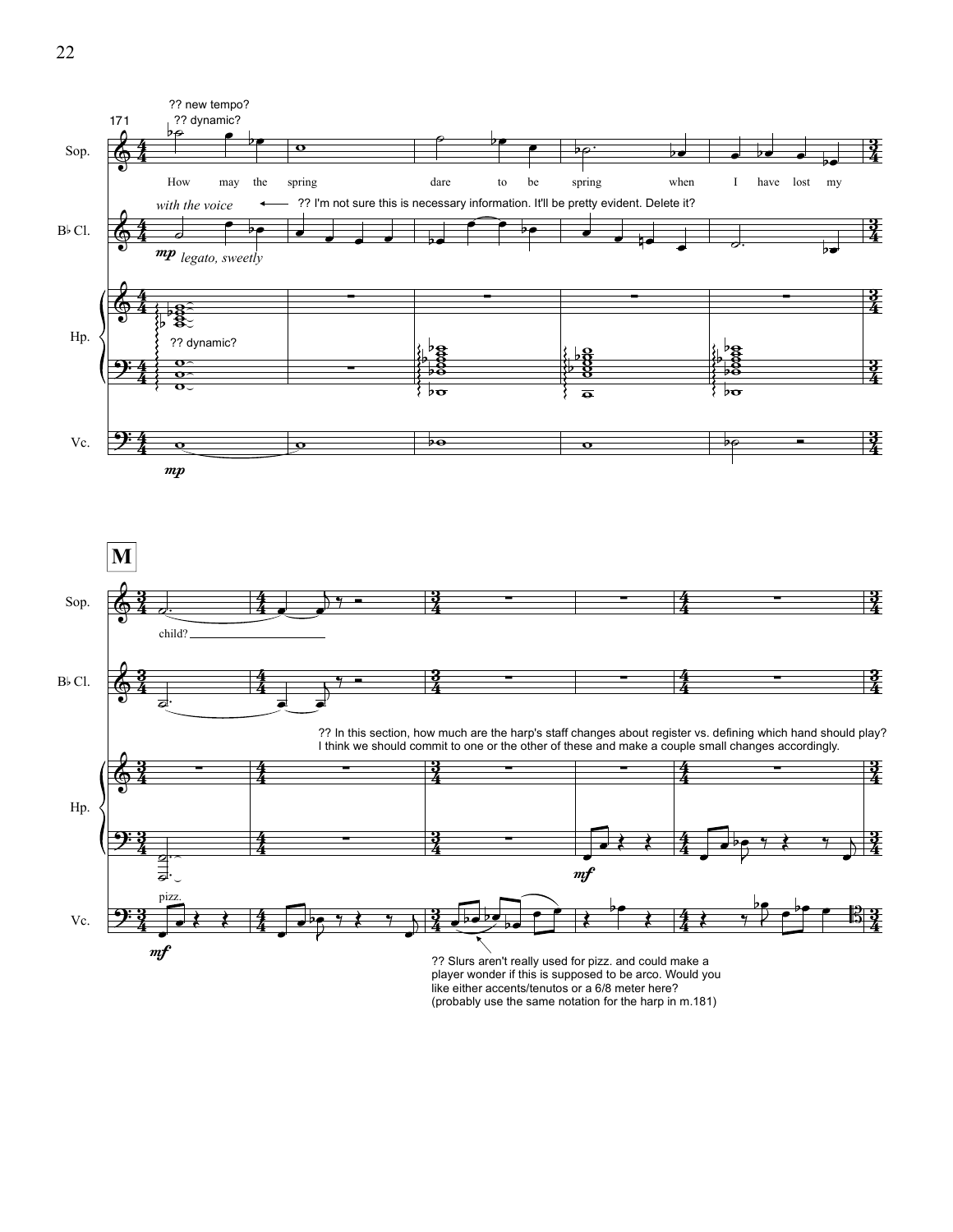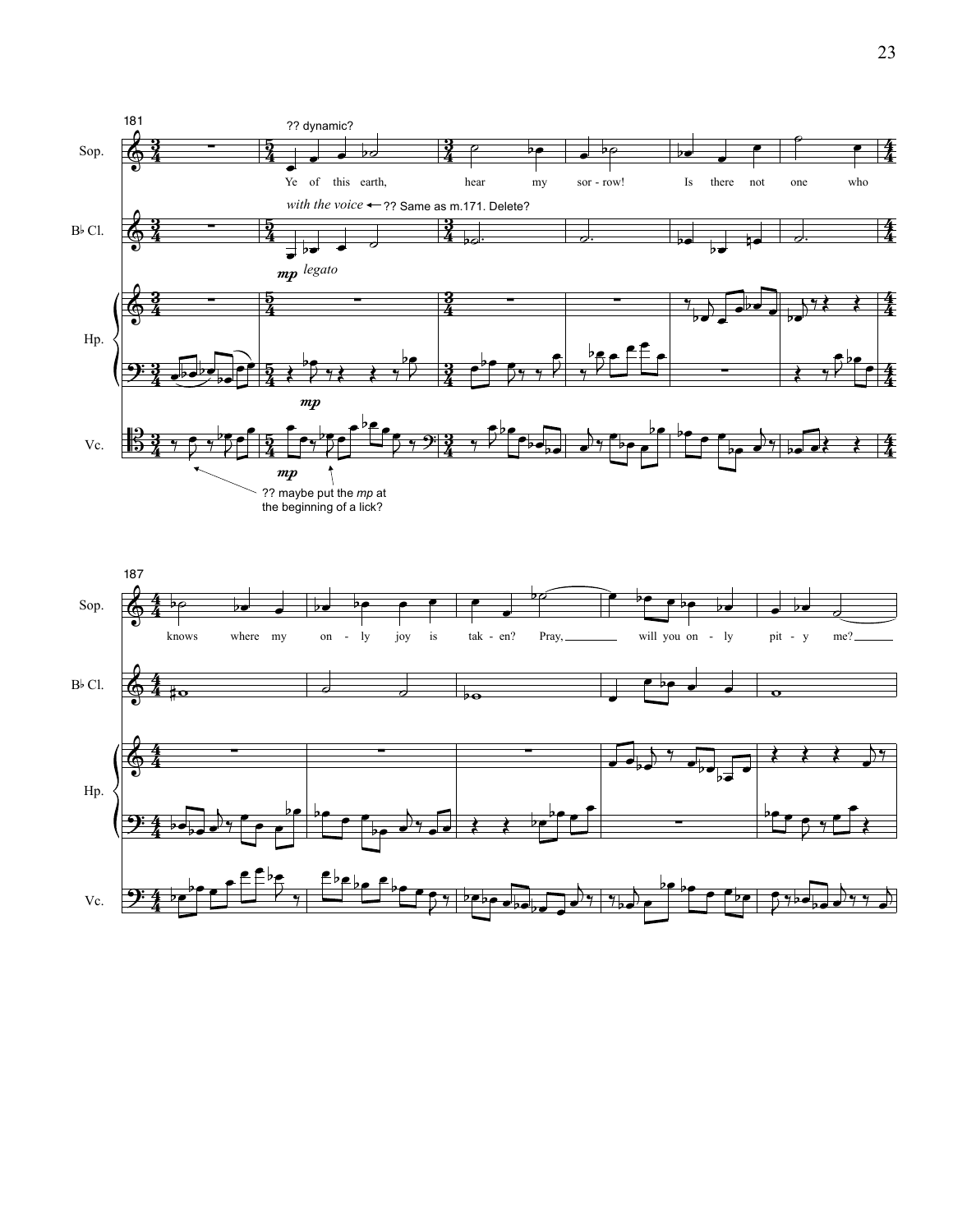?? "A little" seems strange after a molto accel. Do you want to call this something else?





f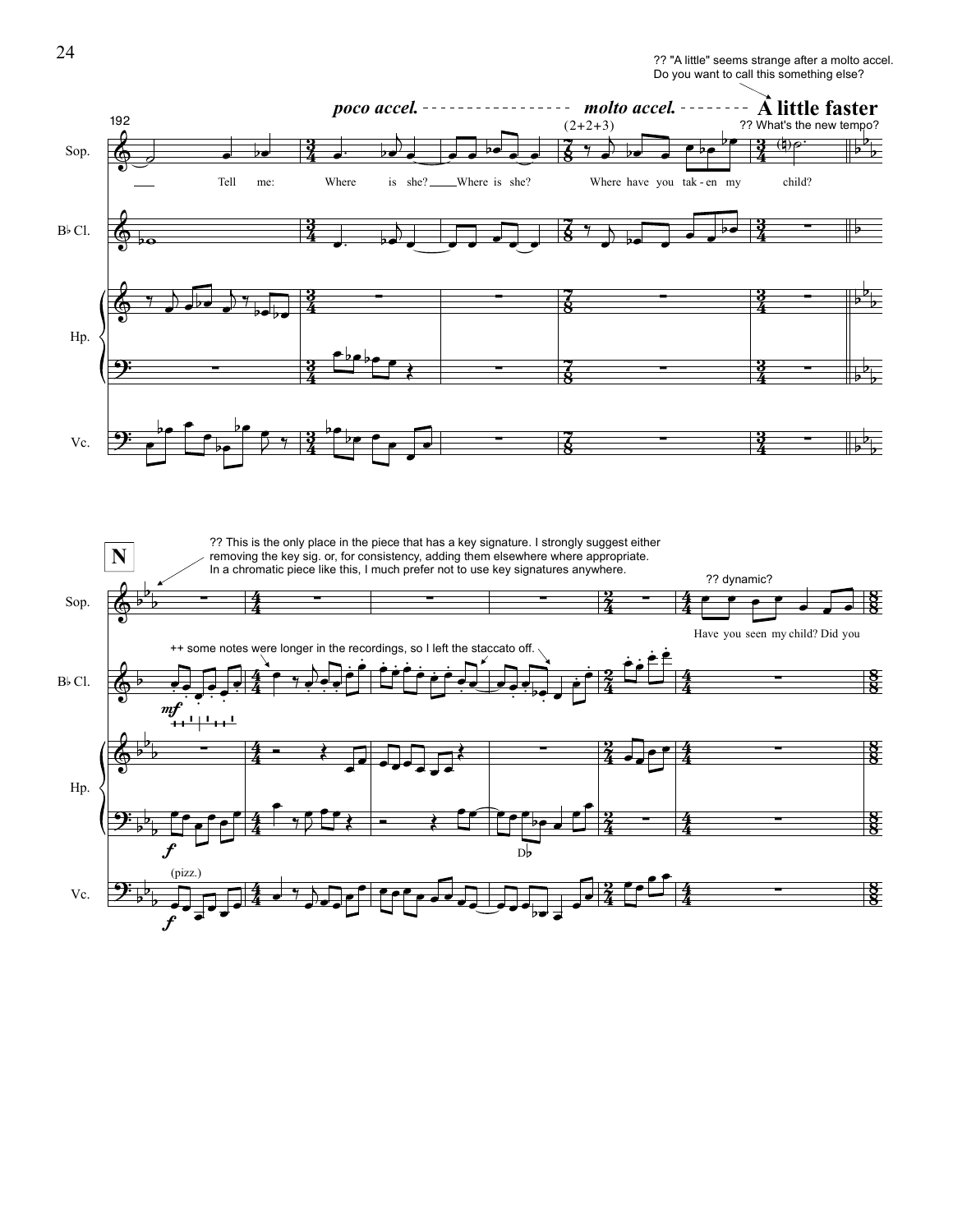

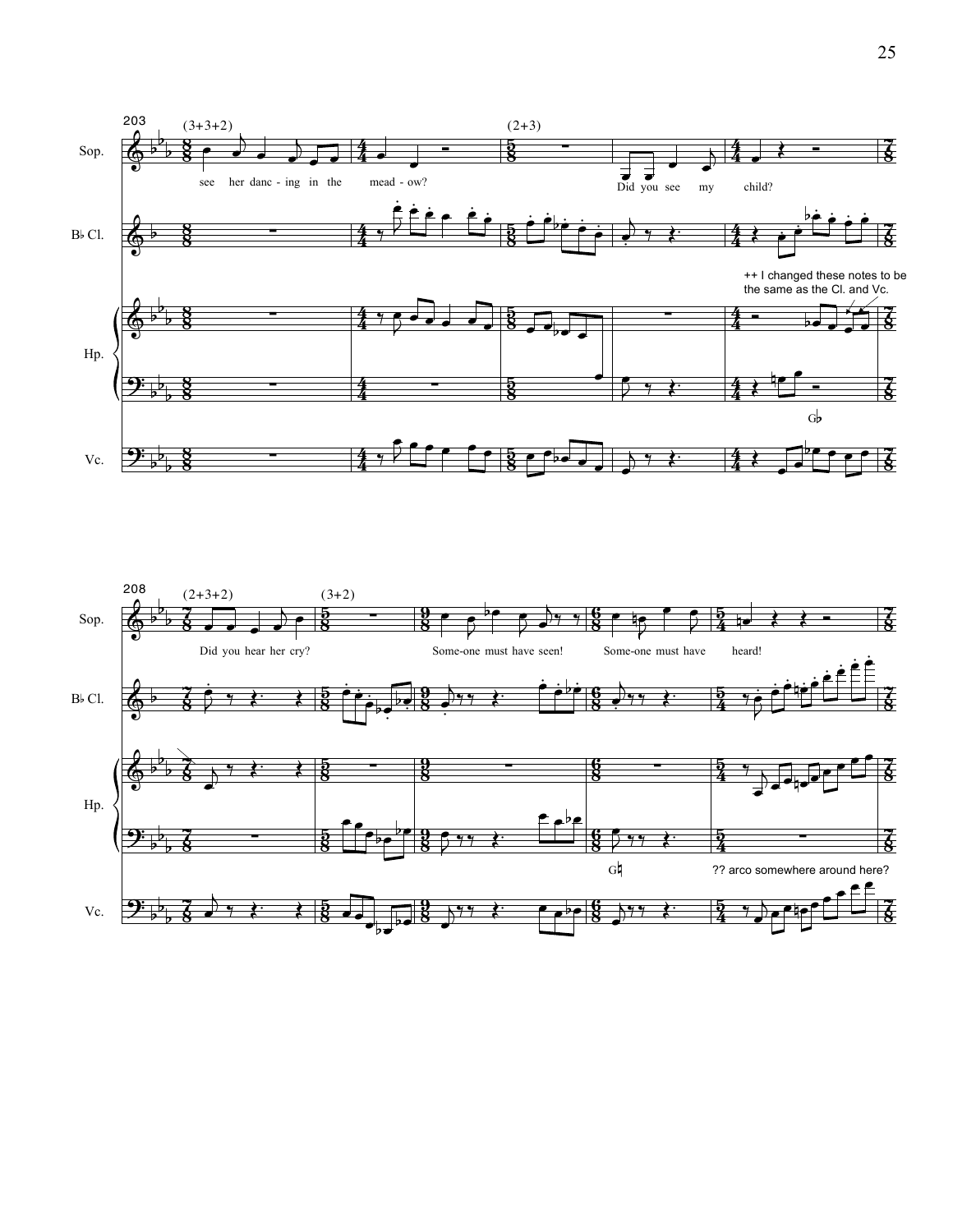

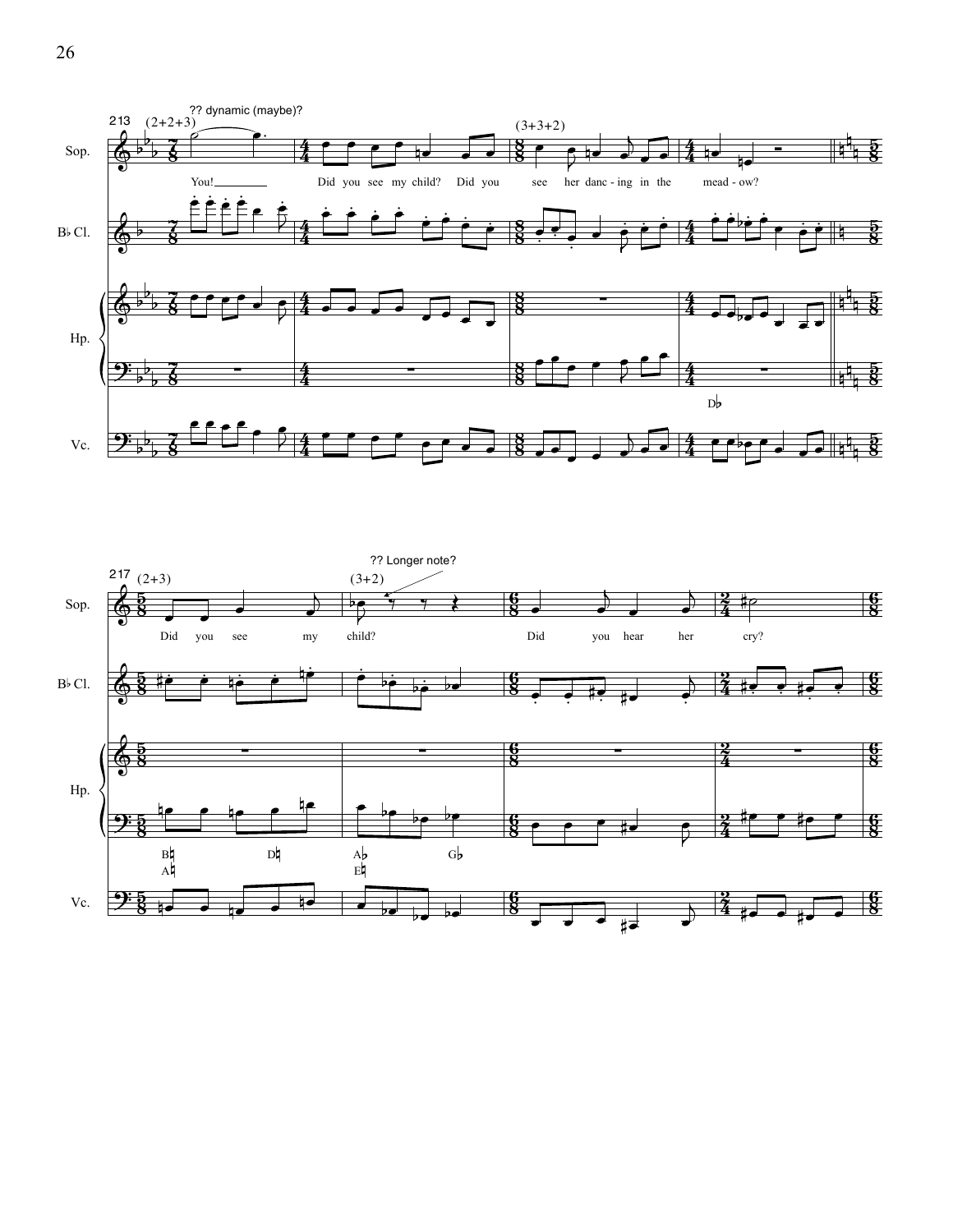$\Phi$  $\Phi$  $\Phi$ 9: <u>9:</u> 8  $\overline{6}$ 8<br>8 6 8 **g** 8<br>8 6 8<br>8  $\overline{6}$ 4 5  $\frac{9}{4}$   $\frac{9}{8}$ 5 4 5  $\frac{5}{4}$ 5 4 5 4 3 4 <u>ទ្</u> 4 3 4 3 4 3 Sop. Bb Cl. Vc. Hp. n 221 œ  $\overline{r}$ œ  $\frac{1}{2}$  $\overline{z}$ œ Some - one must have seen! Some -‡e j œ -  $\frac{1}{2}$  $\equiv$ œ - ∑ œn  $\overline{a}$ œ œb  $\overline{a}$ œ œn j œ  $\overline{p}$ j œ  $G \natural$  $\frac{1}{2}$ seen! ˙. - ∑  $\overline{\cdot}$ ˙. œ  $\overline{r}$ œ# œ  $\overline{ }$  $\overline{\Phi}$ Some - one must have œ j œ  $\frac{2}{\pi}$  dynamic?  $\frac{1}{2}$  $\Rightarrow$ œ - ∑ œ J œ œb  $\overline{ }$ œ œ  $\overline{\mathbf{y}}$ œ  $\overline{b}$  $\overline{b}$ œ ?? dynamic? ˙. heard! ˙. - ∑  $\circ \rho$  . <u>‡</u>ठ.  $E_{\mathbf{p}}$  $\mathbf{A}$  $\overline{\phantom{a}}$ Œ You! molto accel, then a pause before the next measure. Notate that? In any particular way? ‰ j .  $\frac{1}{2}$ . œ . œ <u>. مها .</u> <u>. bė</u> . œb .<br>. . . œ . ?? dynamic? Œ œn œb œ œ  $\overline{\phantom{a}}$ œb œ ‰ J  $\overline{\mathbb{P}}$ Œ Ó.  $\overline{y}$ œ œn  $\overline{\phantom{a}}$ œ  $\overline{\ }$  $e$  e ?? dynamic? Fb  $\Phi$  $\Phi$  $\Phi$ <u>9:</u> 9: 4 <u>ទ្</u> 4 <u>ទ្</u> 4 <u>ទូ</u>  $\frac{3}{4}$ <u>ទ្</u>  $\frac{3}{4}$ <u>ភ្</u> 4 4 4 4 4 4 4 4 4 4 4 5 4 5 4 5  $\frac{9}{4}$ 5 4 5 4 3 4 3 4 3  $\frac{2}{4}$ <u>អ្</u> 4 3 Sop. Bb Cl. Vc. Hp. ~~~~~~ ~~~~~~~ ~~~~~~ ~~~~~~ ~~~~~~ ~~~~~~~ ~~~~~~ ~~~~~~~ ~~~~~~ ~~~<br>—— سم<br><u>—</u> سم<br><u>\_\_\_\_\_\_\_\_\_</u>\_\_\_\_\_ 226 ?? dynamic?<br>← # Did you ?? any tempo instructions here? <u>。</u>  $\overline{c}$ ˙ œ œ# # ∑ 。<br>——ip  $\boldsymbol{f}$ f f ˙# œ see my ˙# œ#  $\overline{\phantom{a}}$ ˙# #0 e œ ∑ ˙# œ  $\overline{\bullet}$  $\hat{\mathbf{C}}$ child?  $\overline{\mathbf{o}}$  $\hat{z}$ w  $\overline{\overline{\sigma}}$ .  $\Omega$ i ∑  $\triangleq$  $\overline{\bullet}$  $\triangle$ ?? Would you want to write this *dying out dying out* œ# œ œ œ œ œ œ œ œ You must have seen my Ko-ré, she was ?? dynamic? ?? Tempo instructions?  $\overline{b}$  .  $\overline{b}$  .  $\overline{b}$ œ# d
and a beat of the set of the set of the glisses?<br>The I understand correctly what you wanted here with the glisses? ?? dynamic? œ#  $\overline{\phantom{a}}$ F *sustained*  $m f$ *sustained* **O** <sup>+</sup>⊤'††∸  $\#$   $\bullet$   $\bullet$   $\bullet$   $\bullet$   $\bullet$   $\circ$  $\hat{\mathbf{C}}$ - ré, she was play-ing by the riv - er here! ?? Would you want a fermata over the barline here? If so, where else should it go in this section?  $\triangle$  $\frac{1}{\sqrt{2}}$  $\frac{1}{2}$ آد  $\epsilon$ 

?? In the recording there was a

<sup>(</sup>for Vc. & Cl.) as going to niente?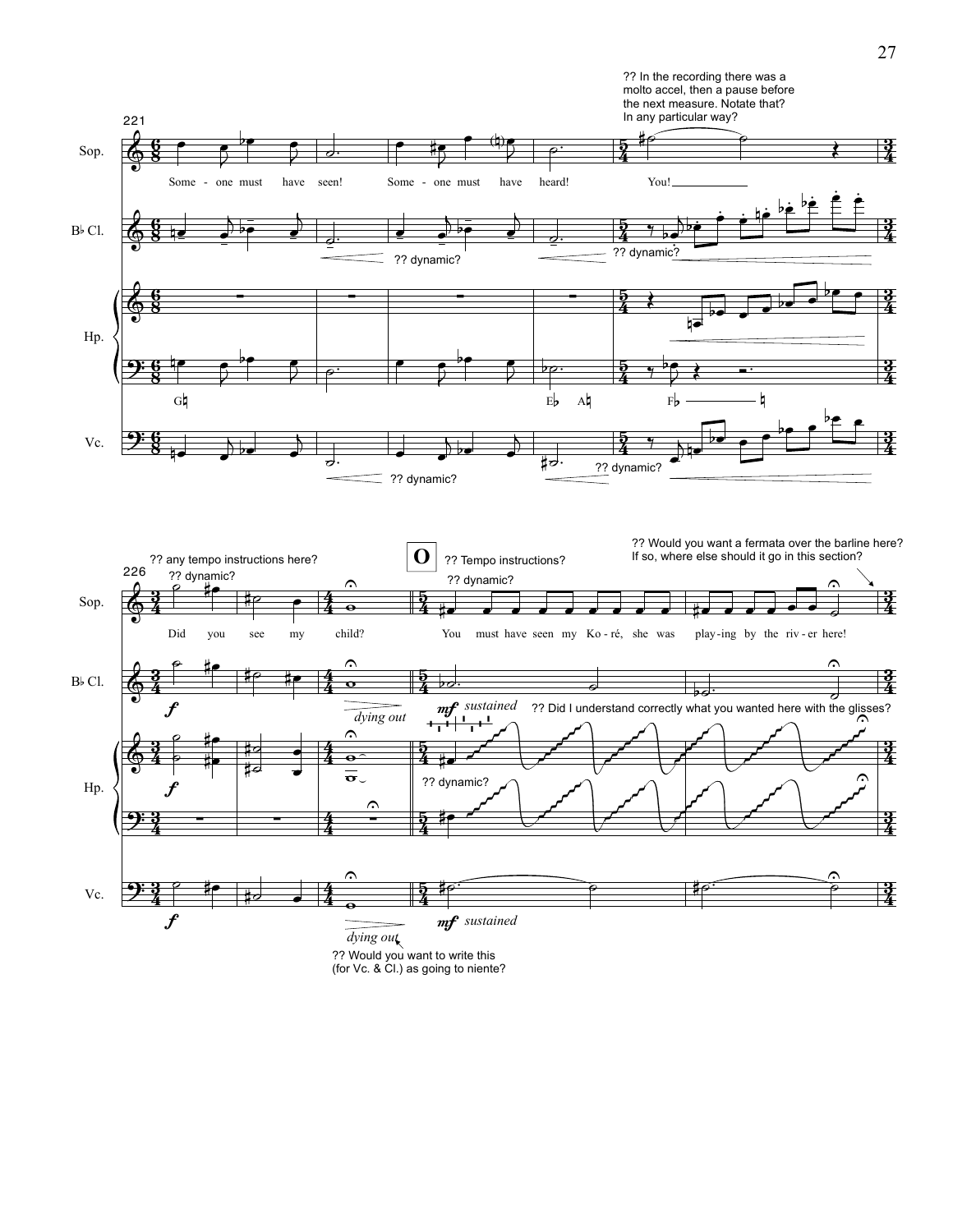

p *cresc. poco a poco*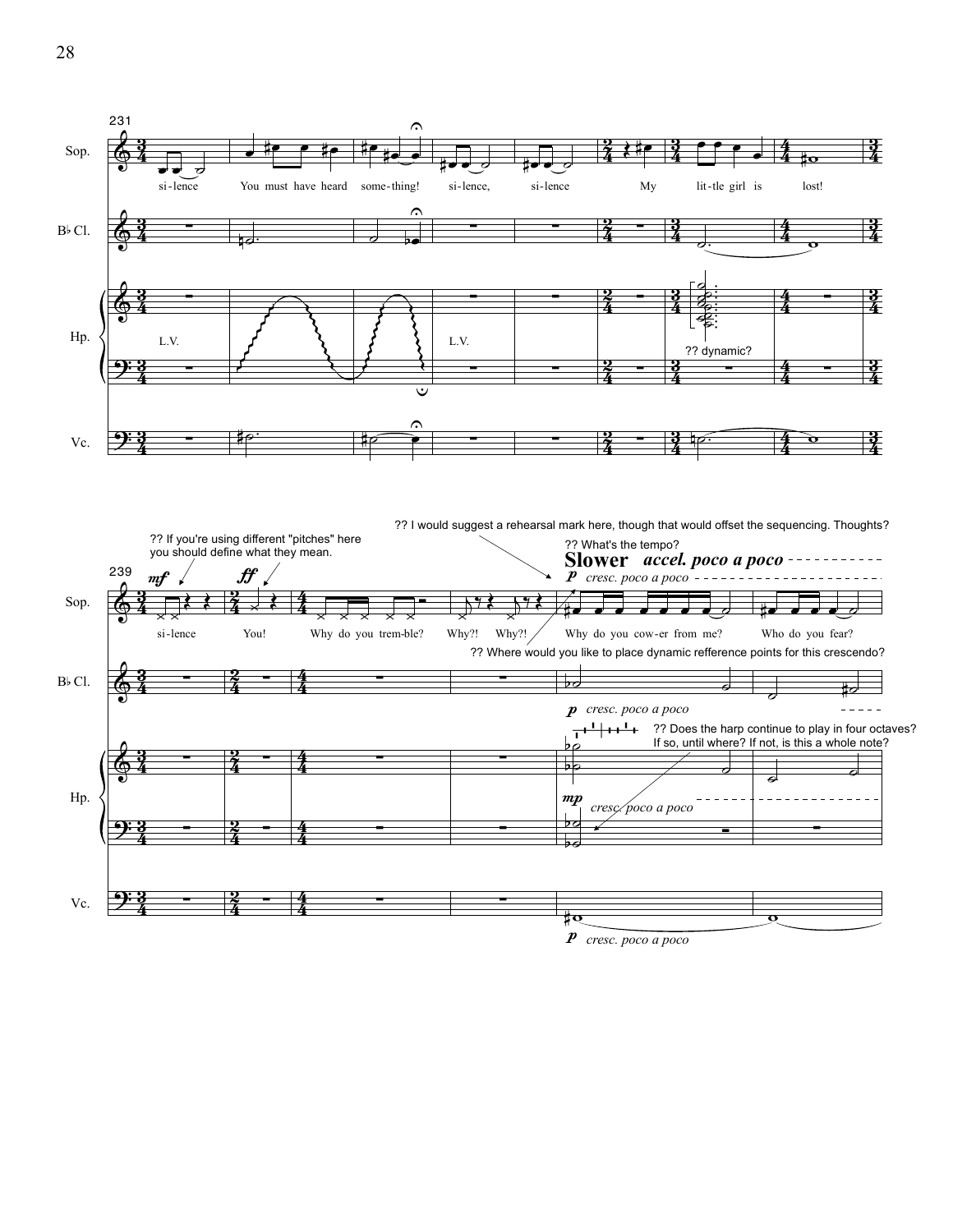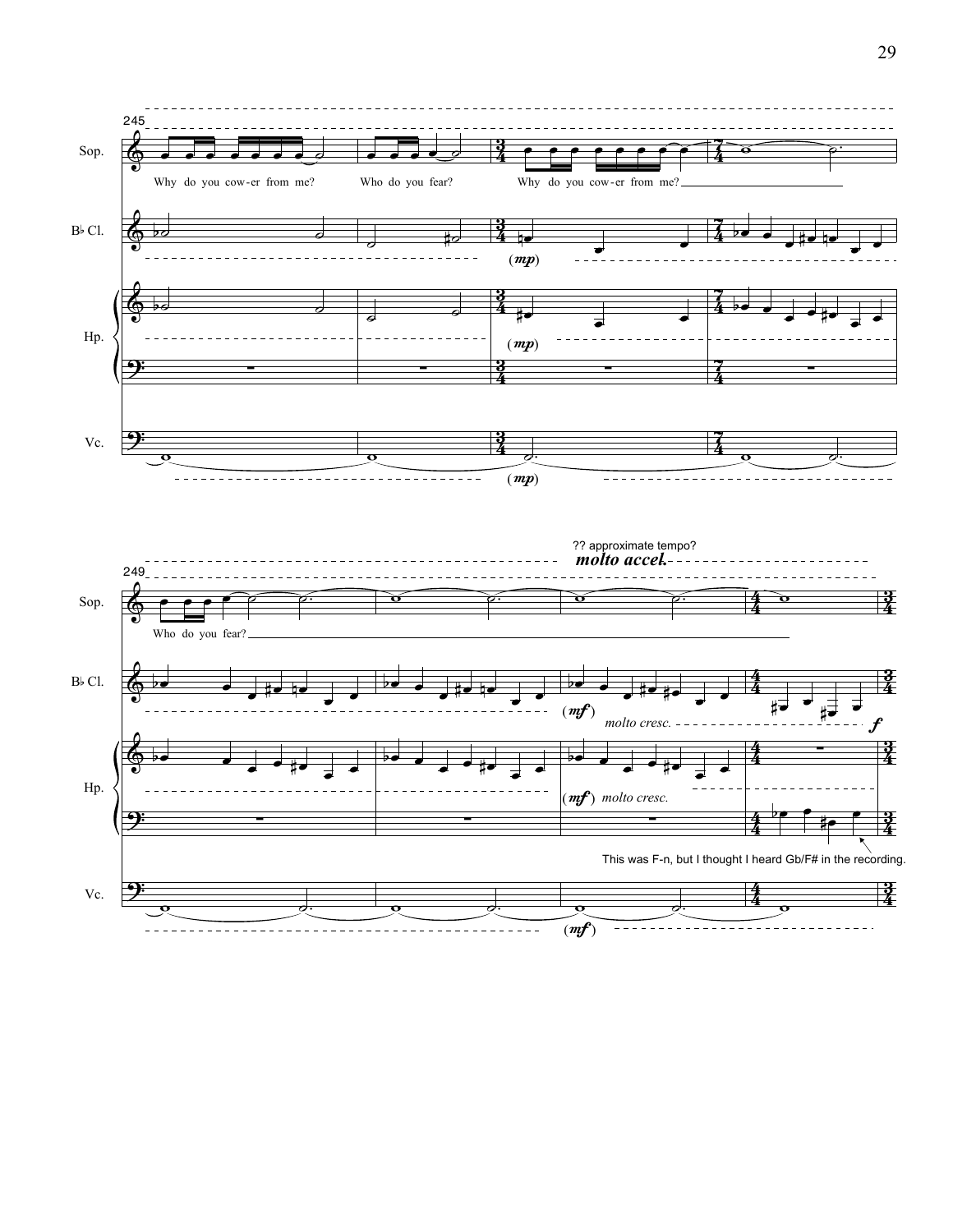

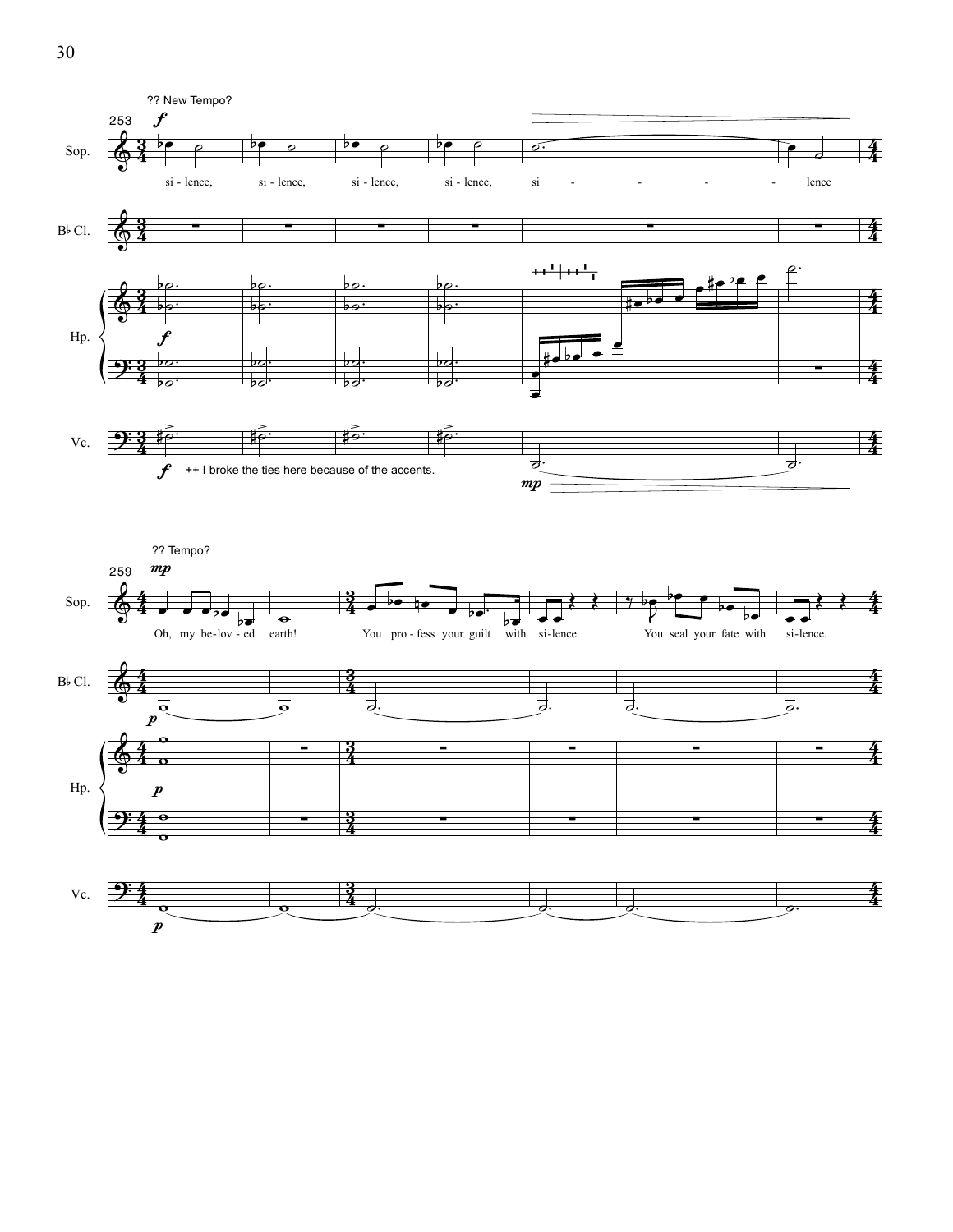

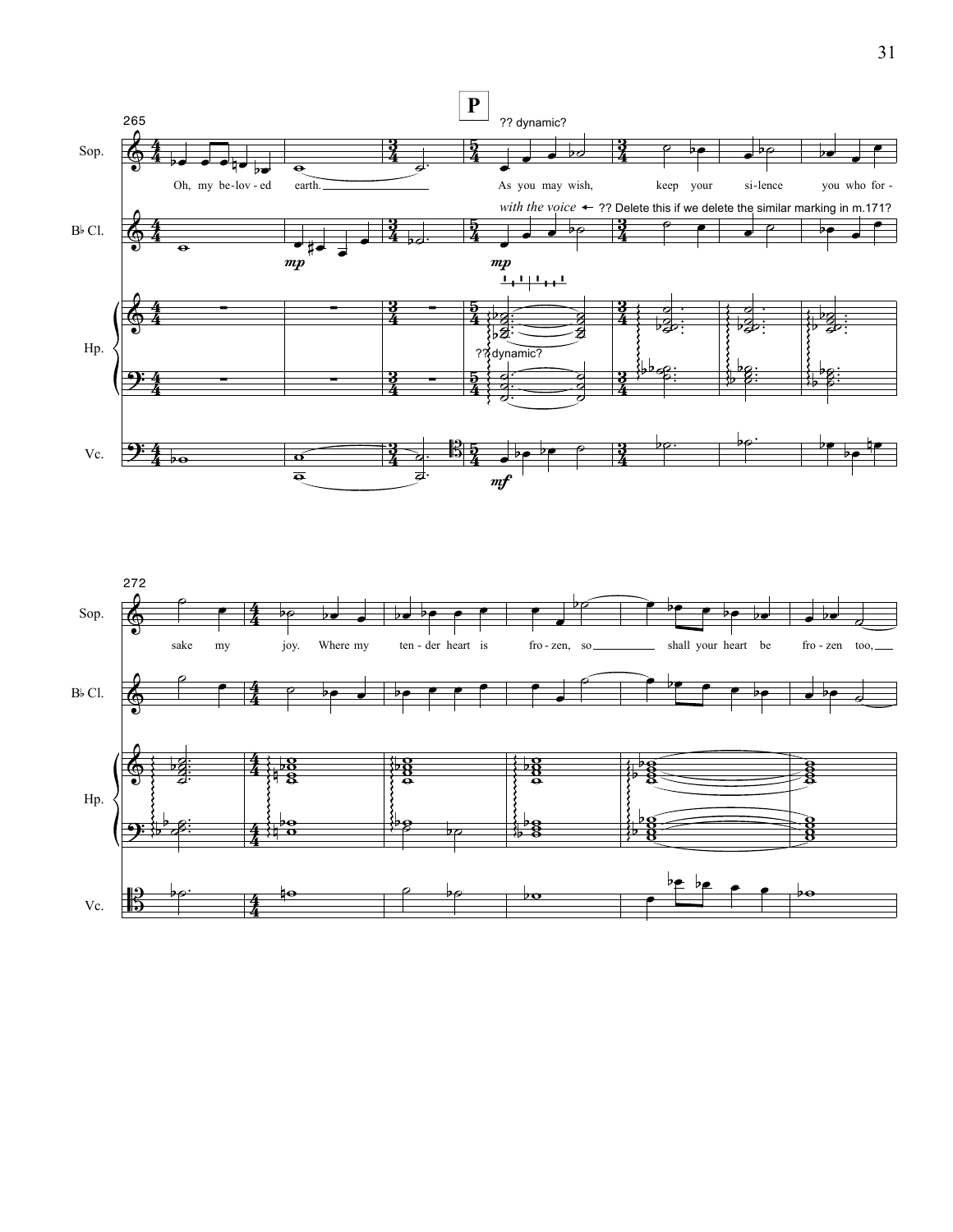

?? How loud does this get before the sub. *mp* ?

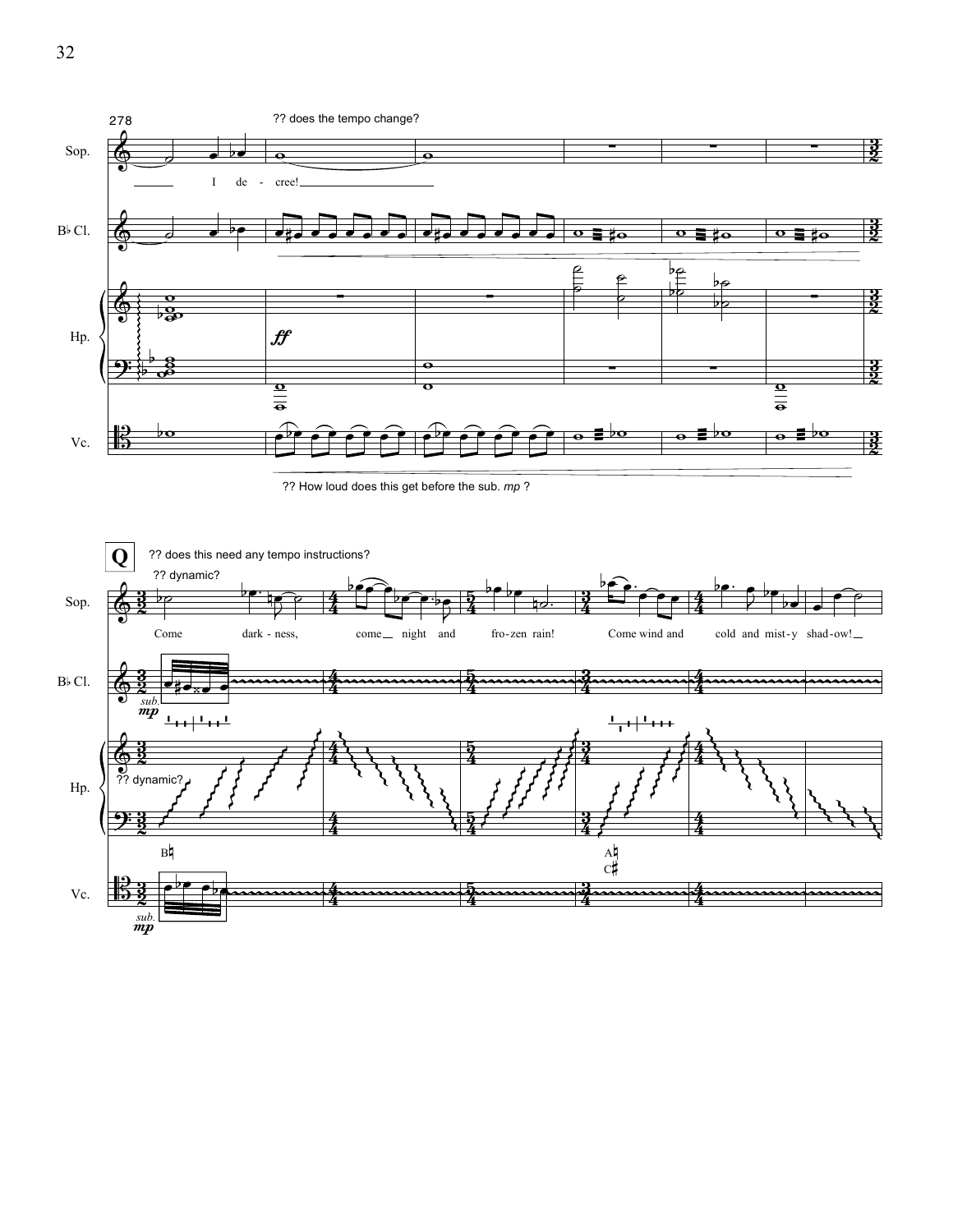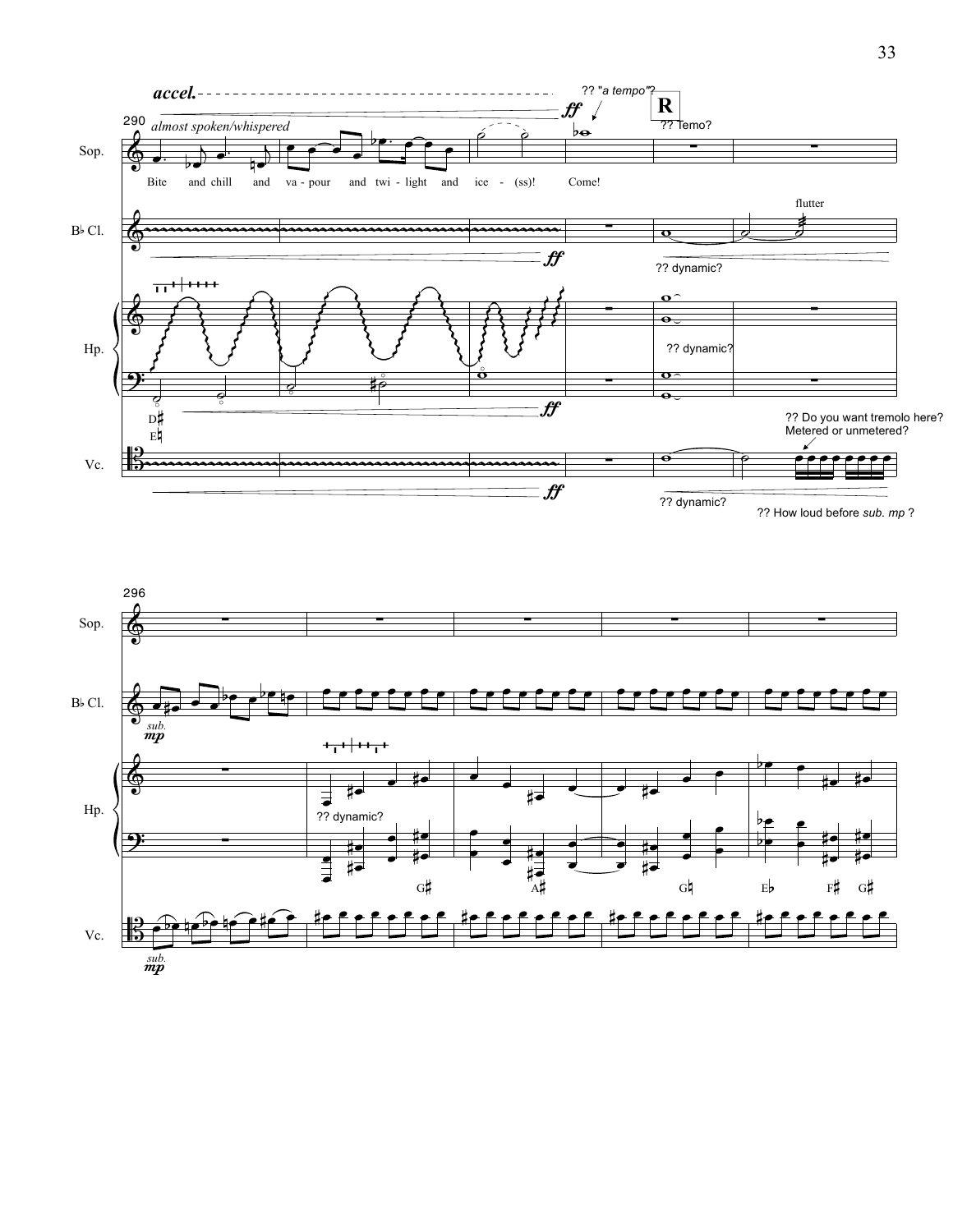

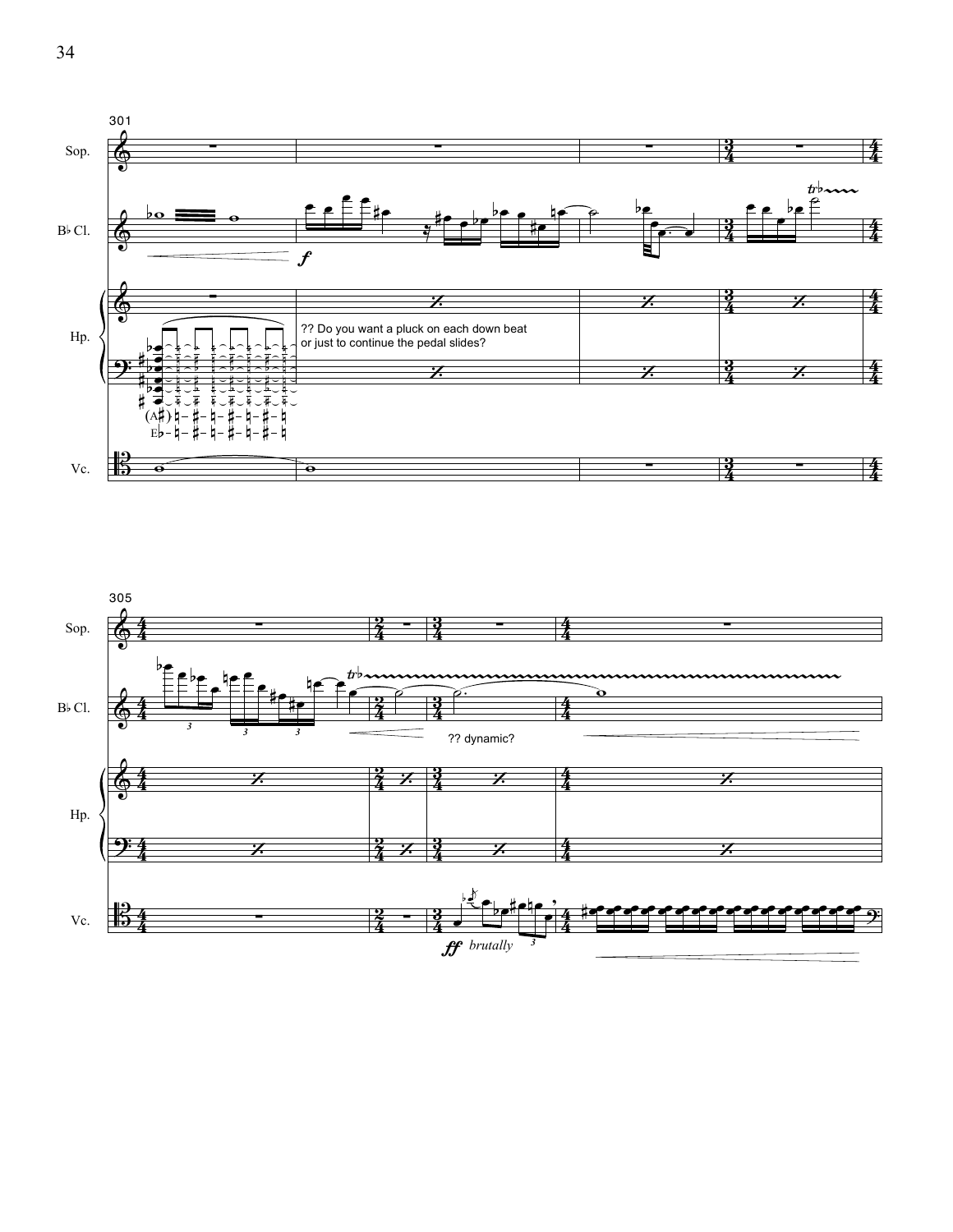

<sup>??</sup> Could also be to niente (*n*) instead. Would you like that?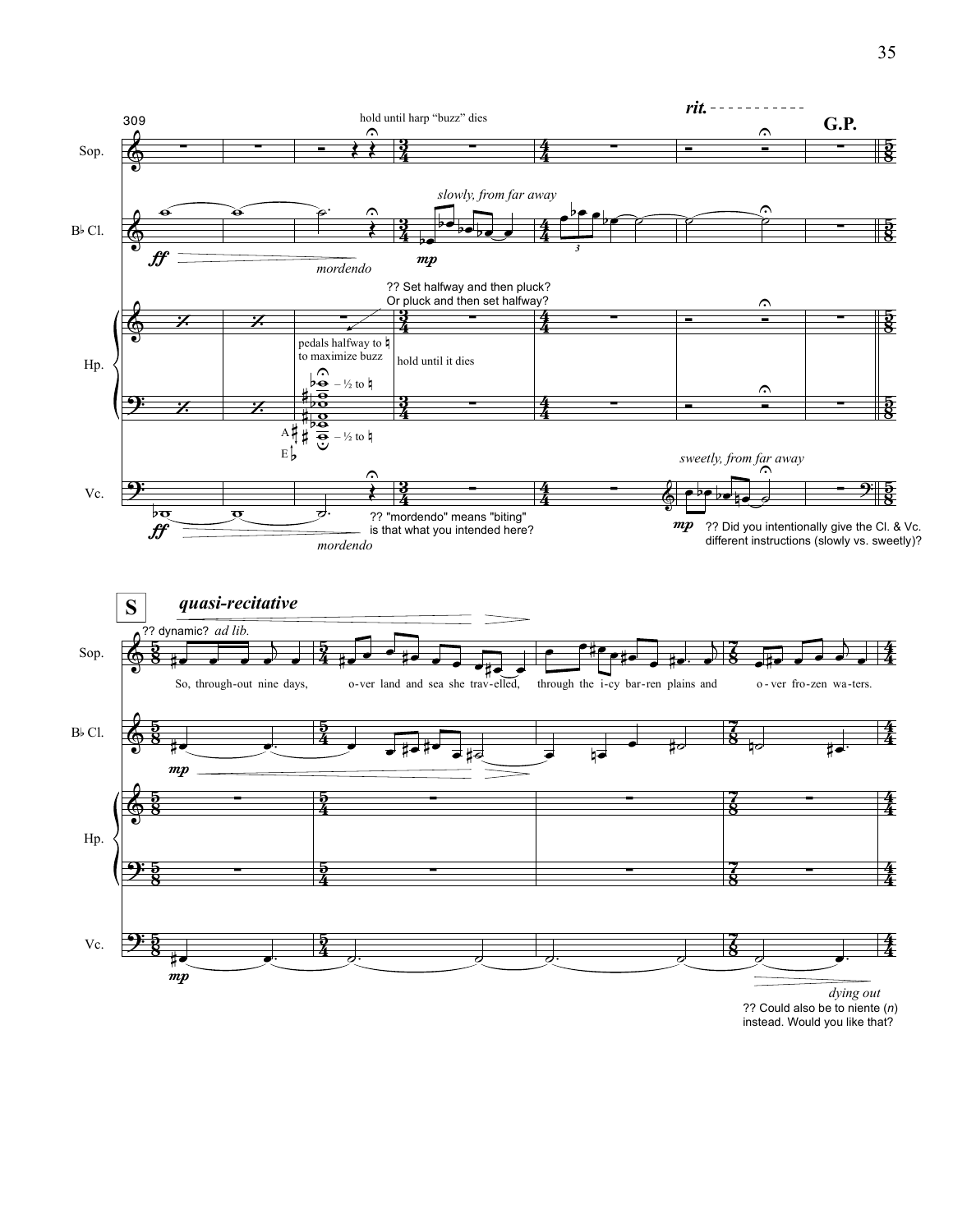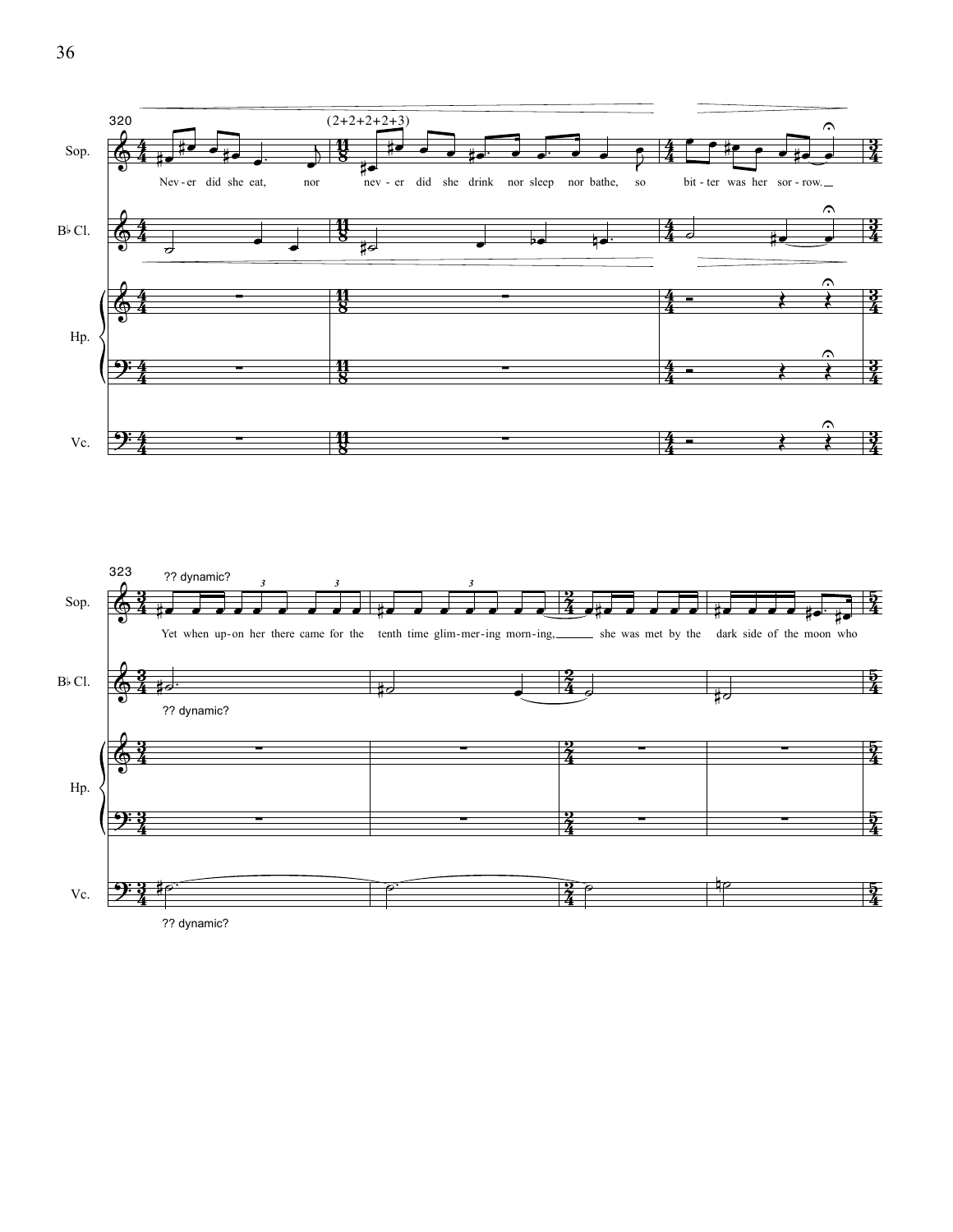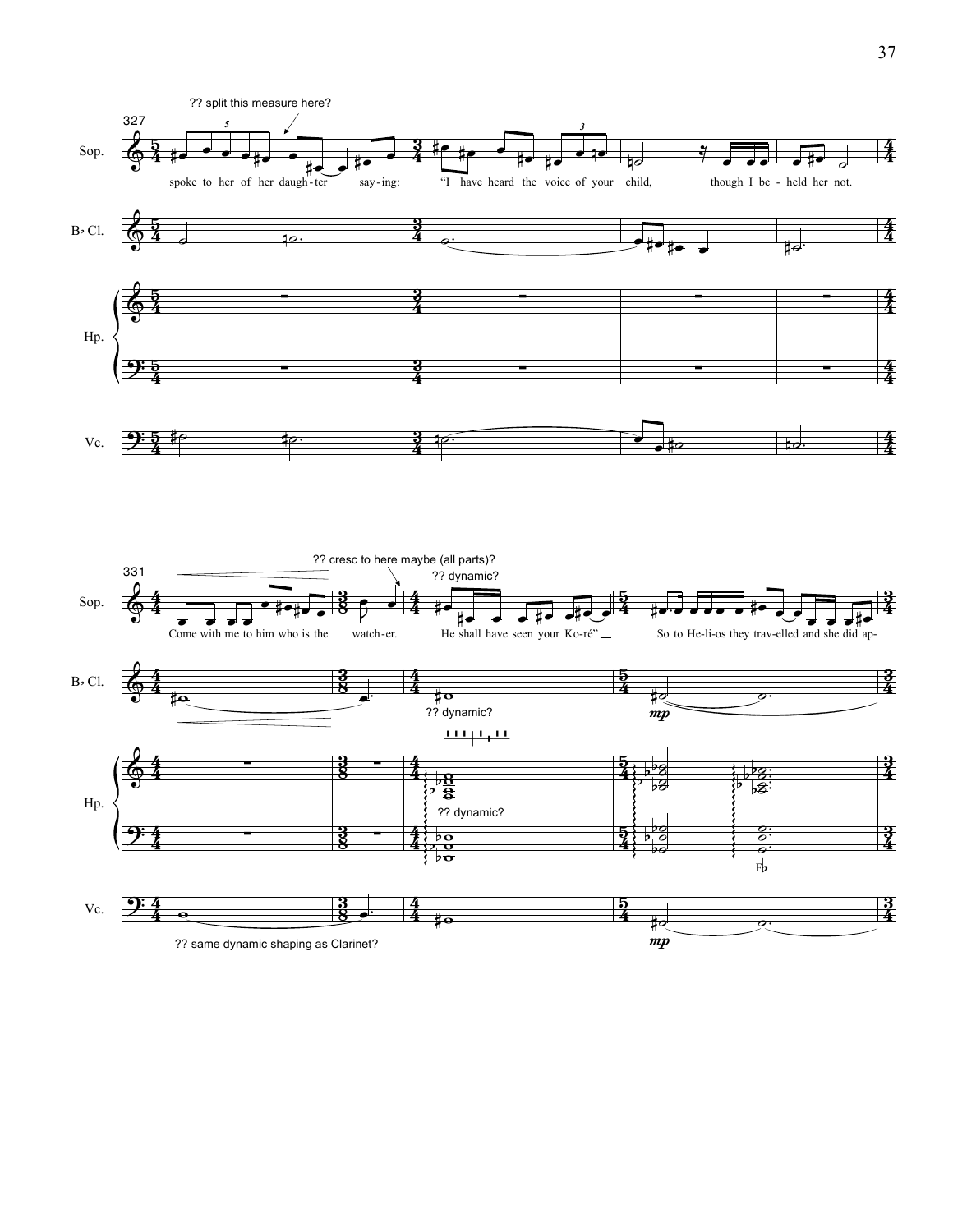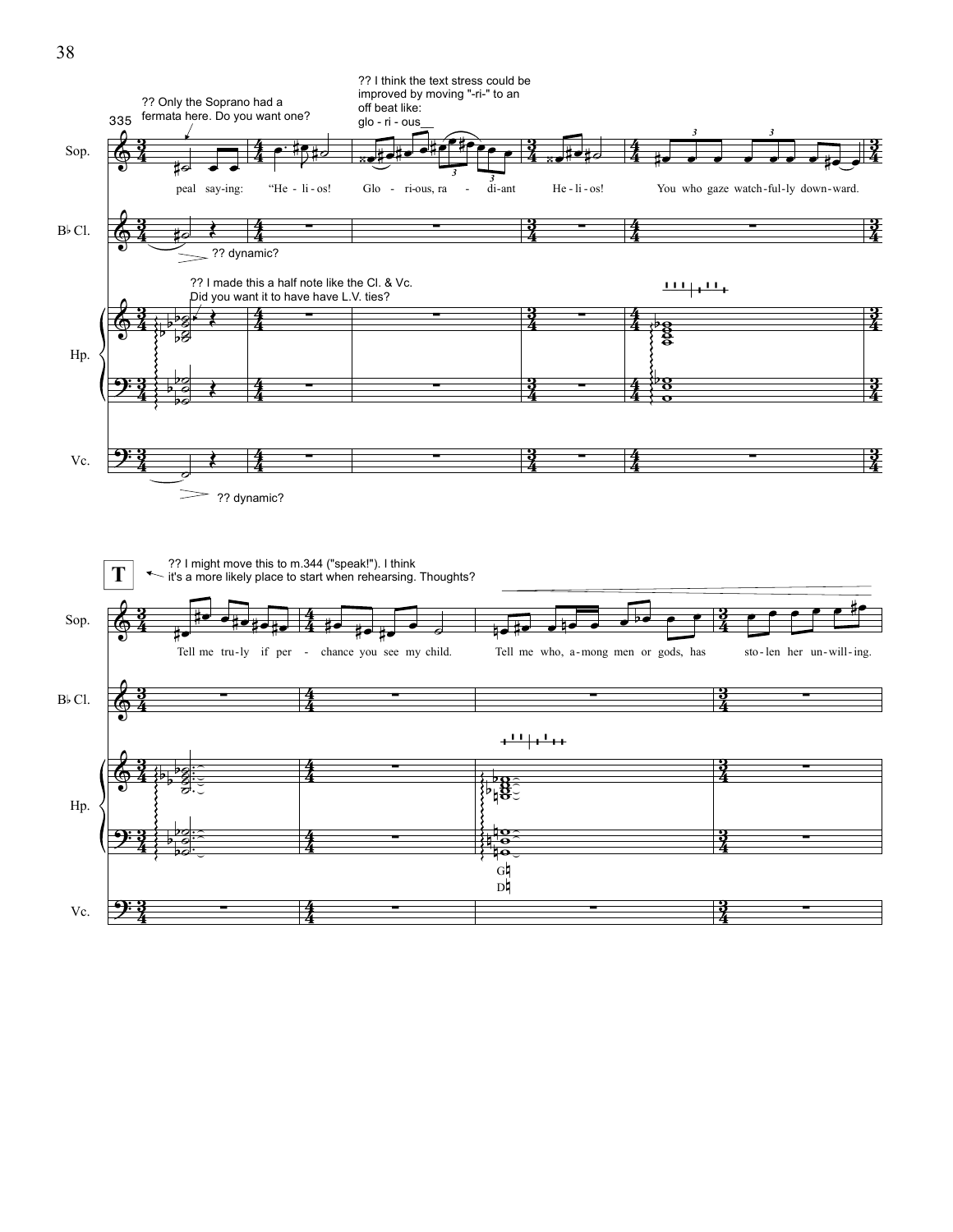

be a louder dynamic or there should be an

ending dynamic for the crescendo first. What would you like?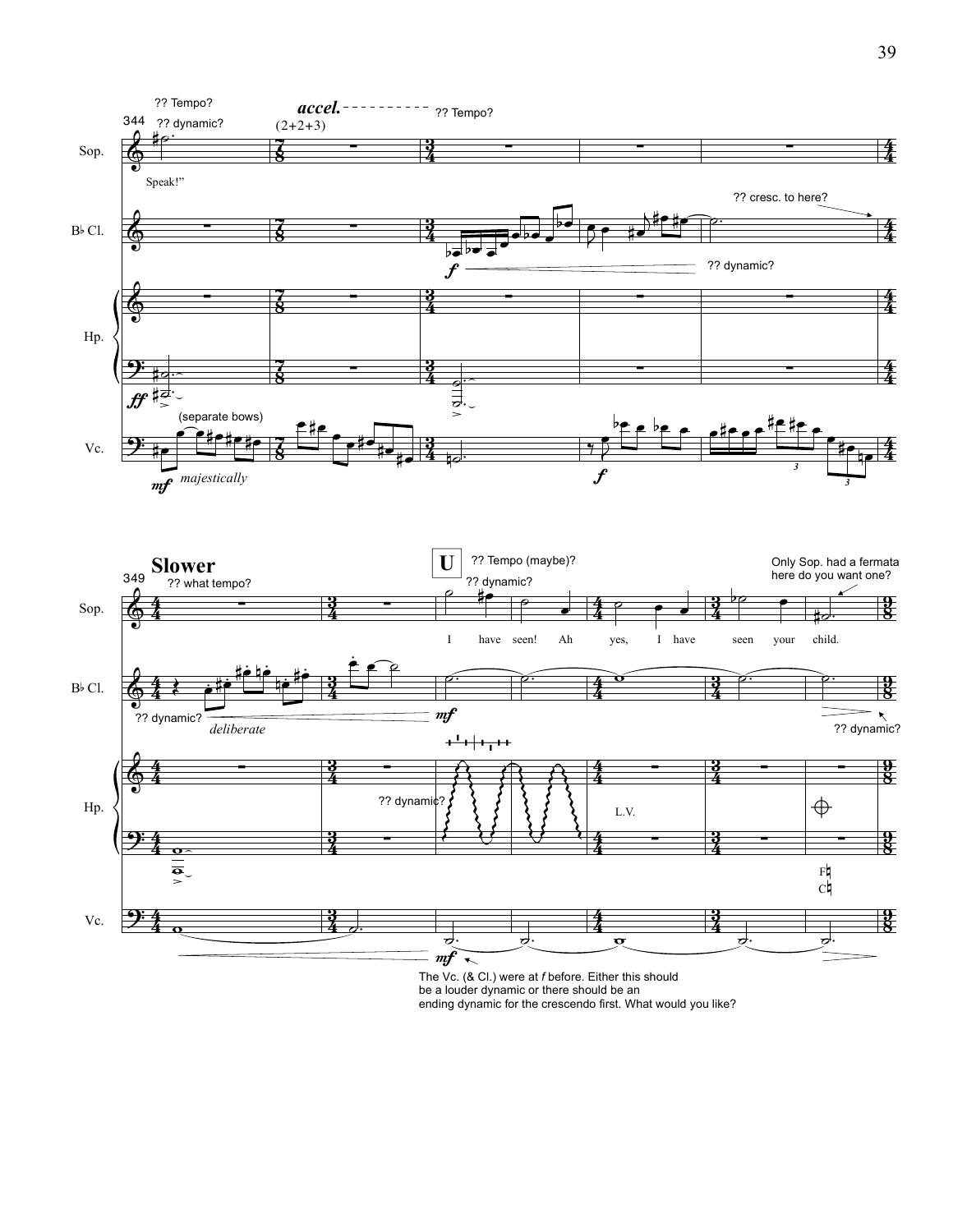

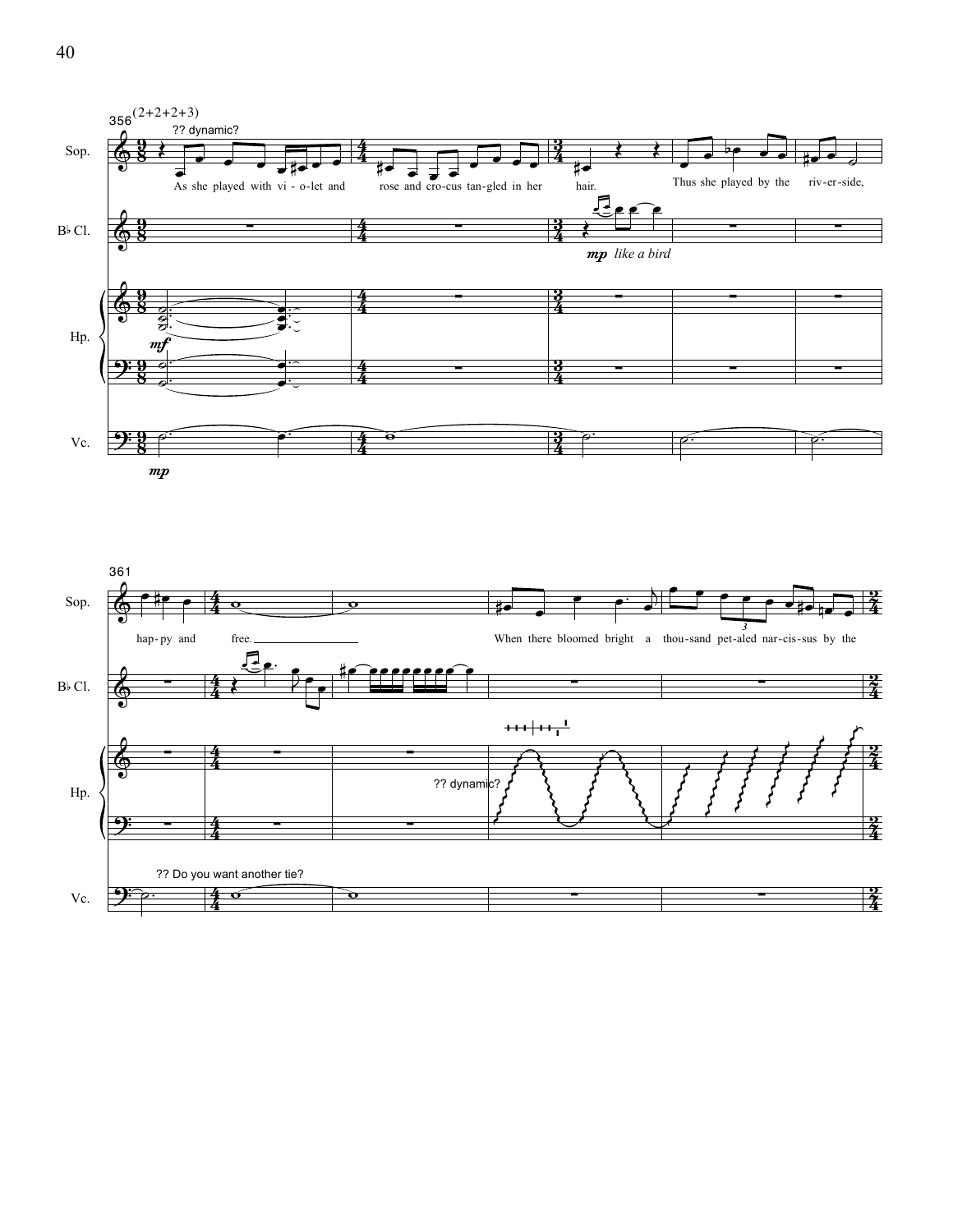



?? Should these be tied?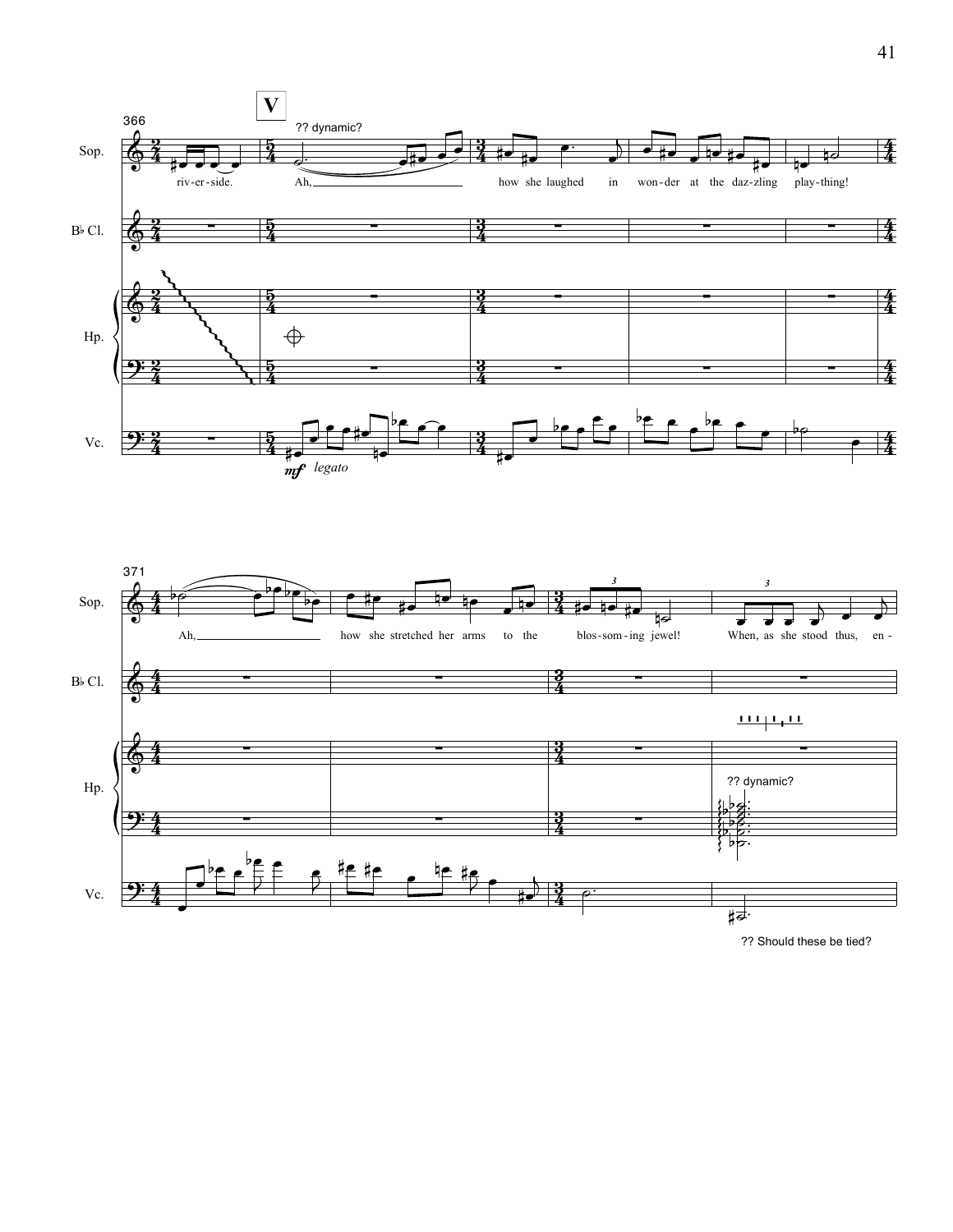

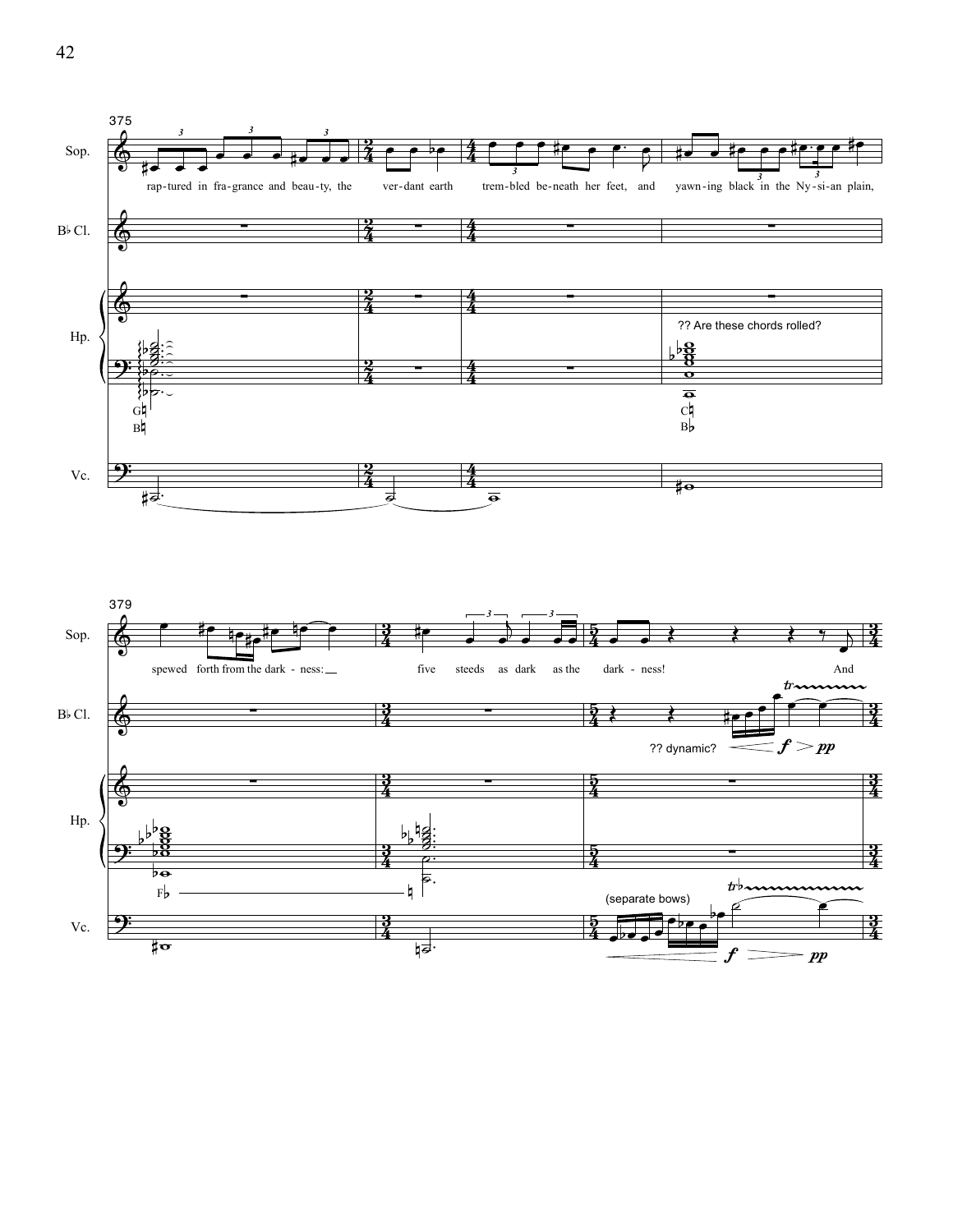

++ I deleted a tie here because the next note did not have tremolo.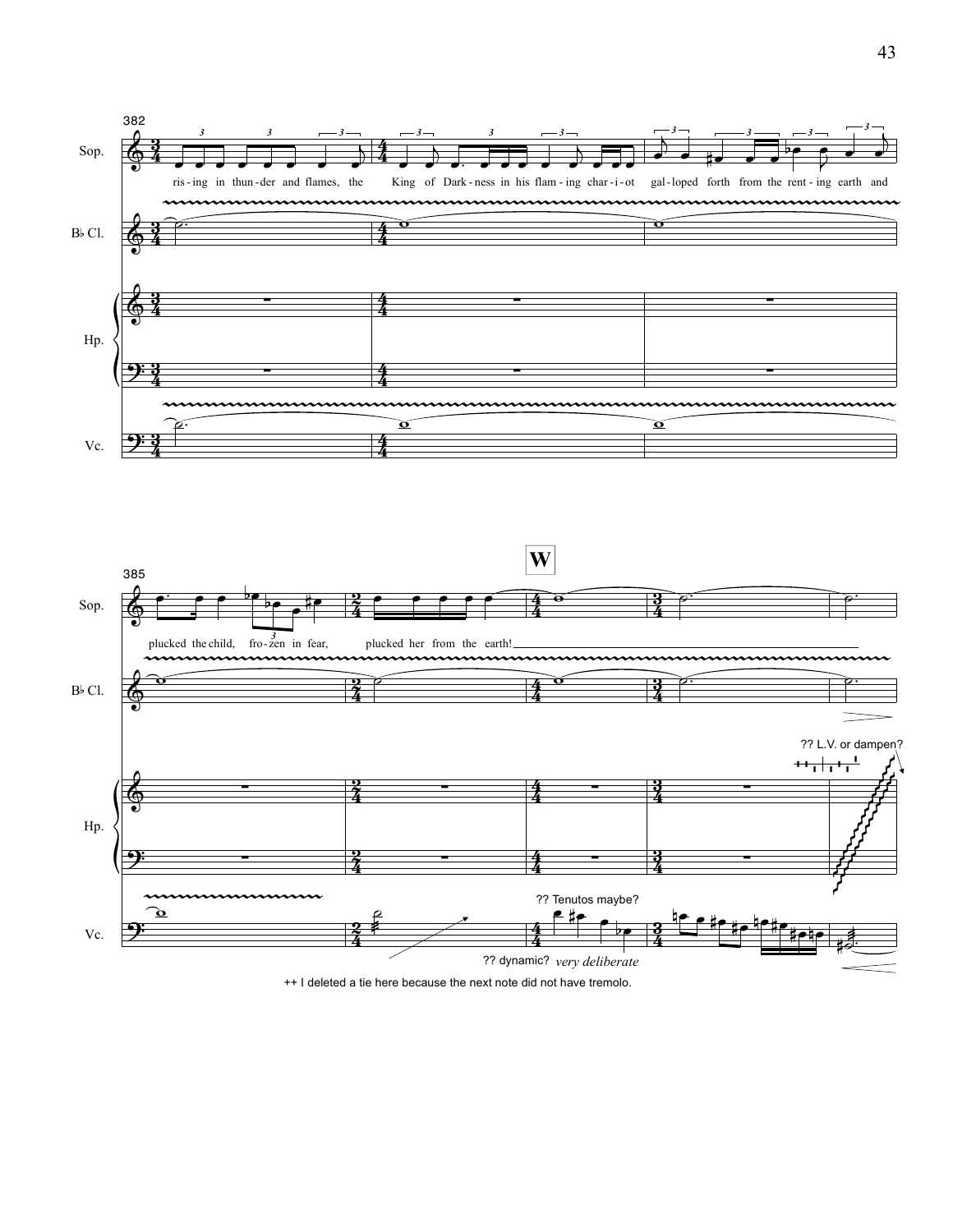

?? what dynamic before *sub. p* ?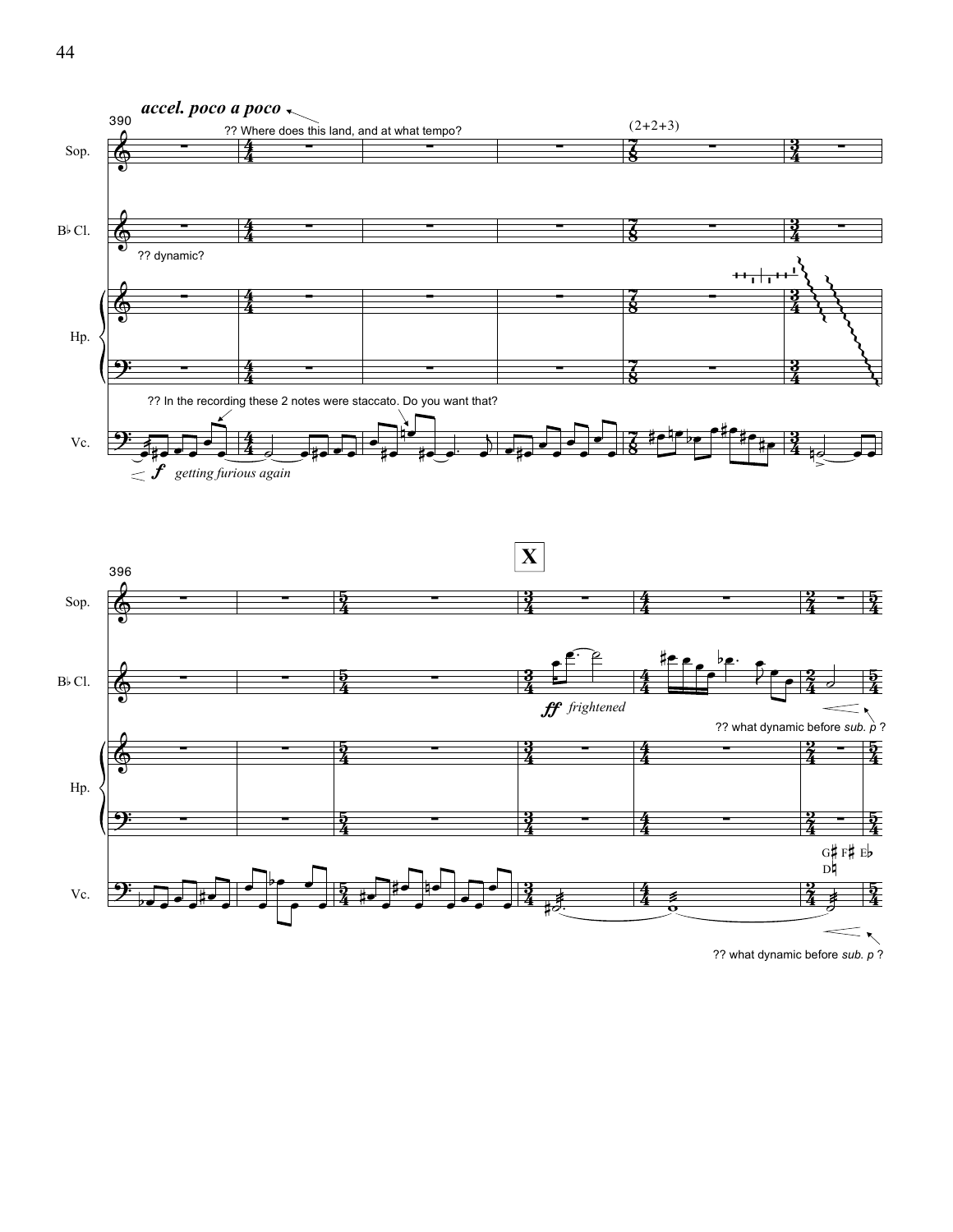



or something else?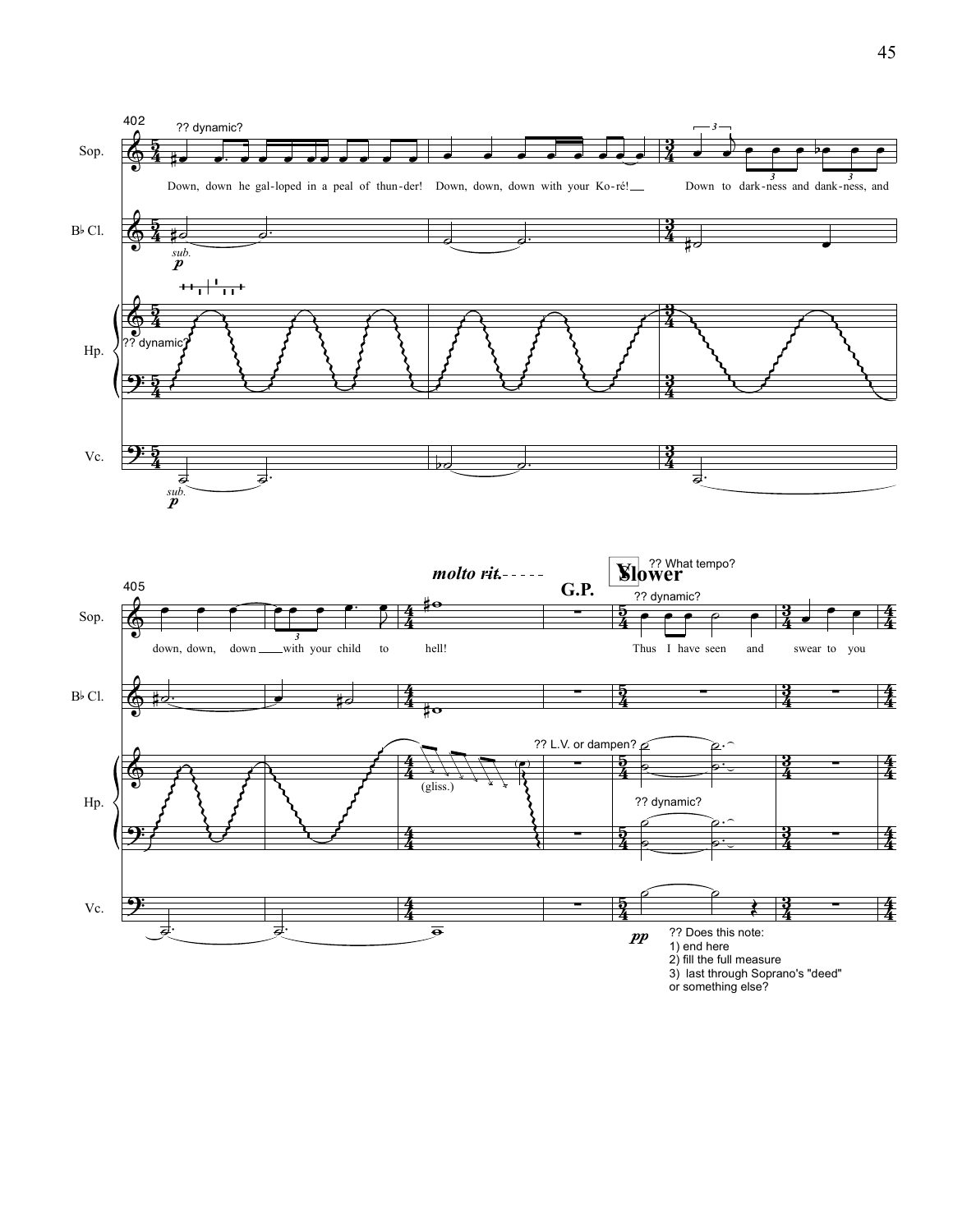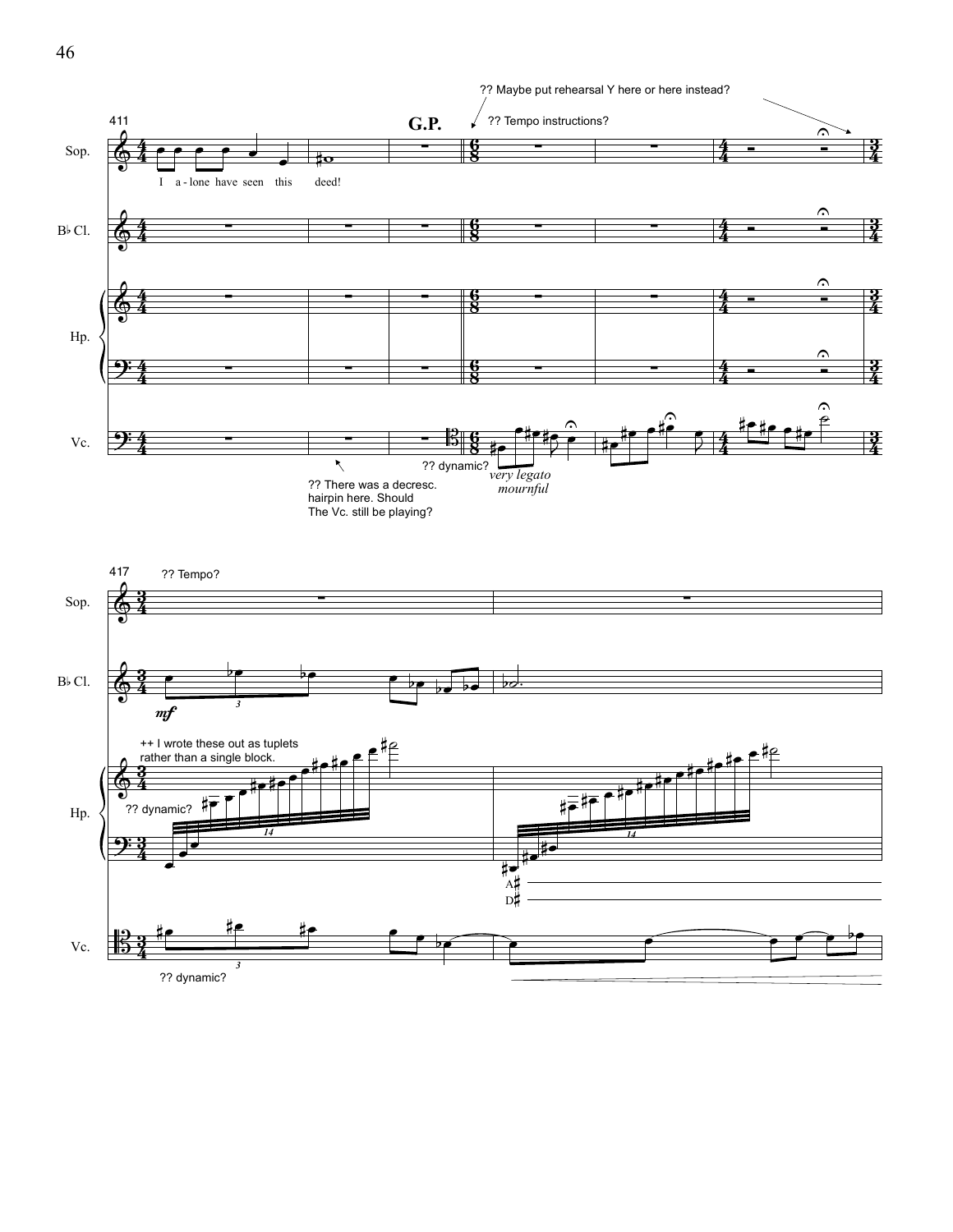

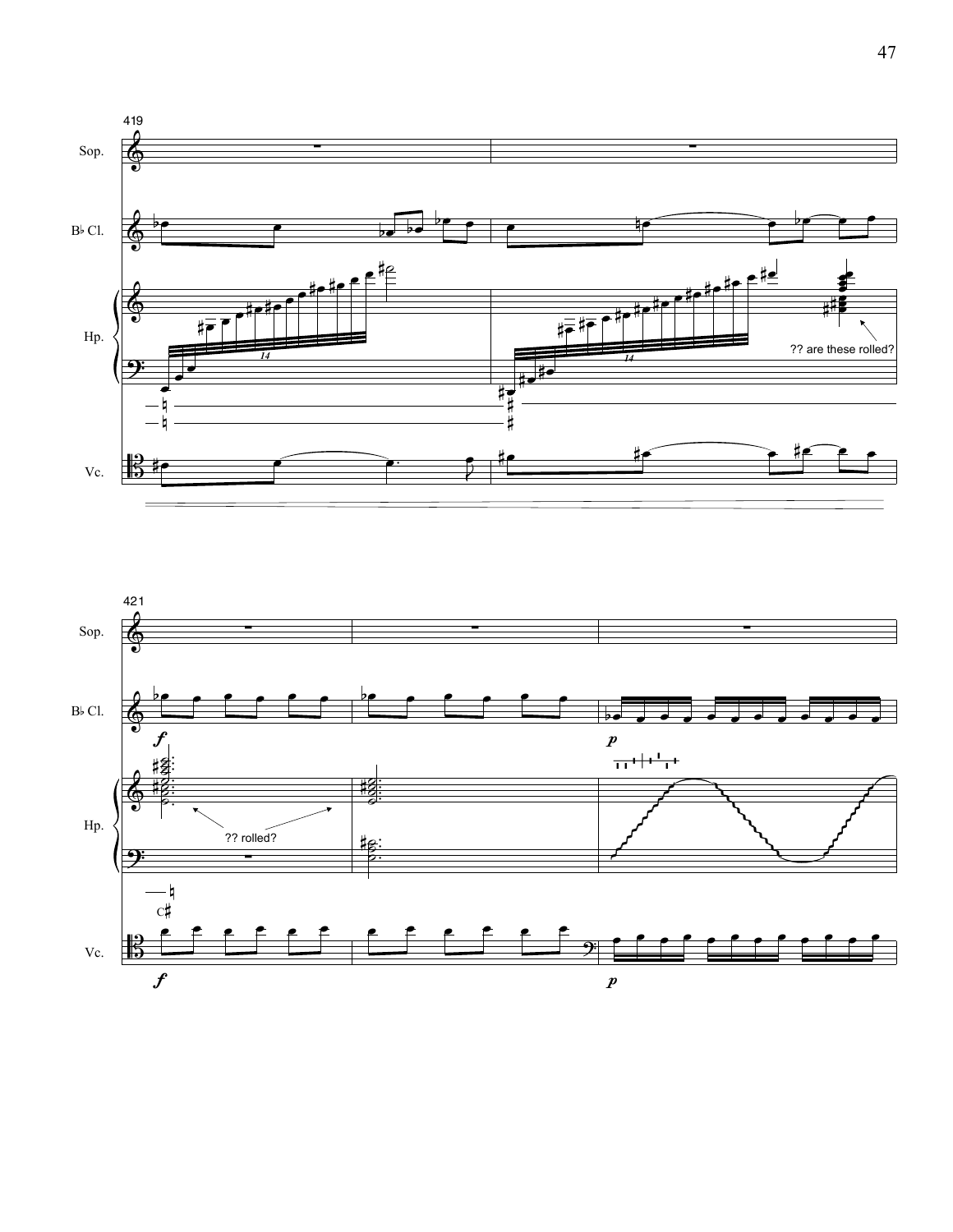

Vc.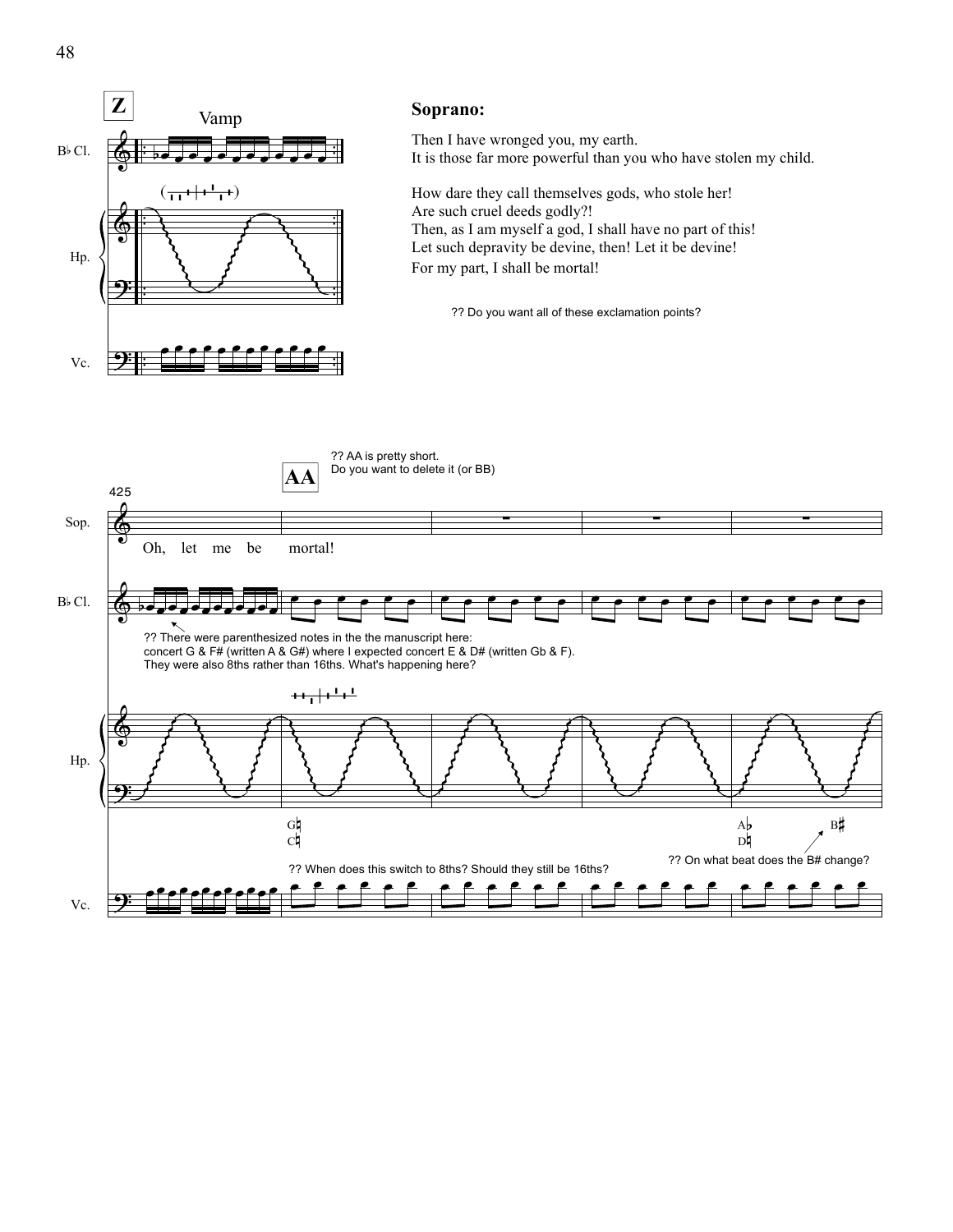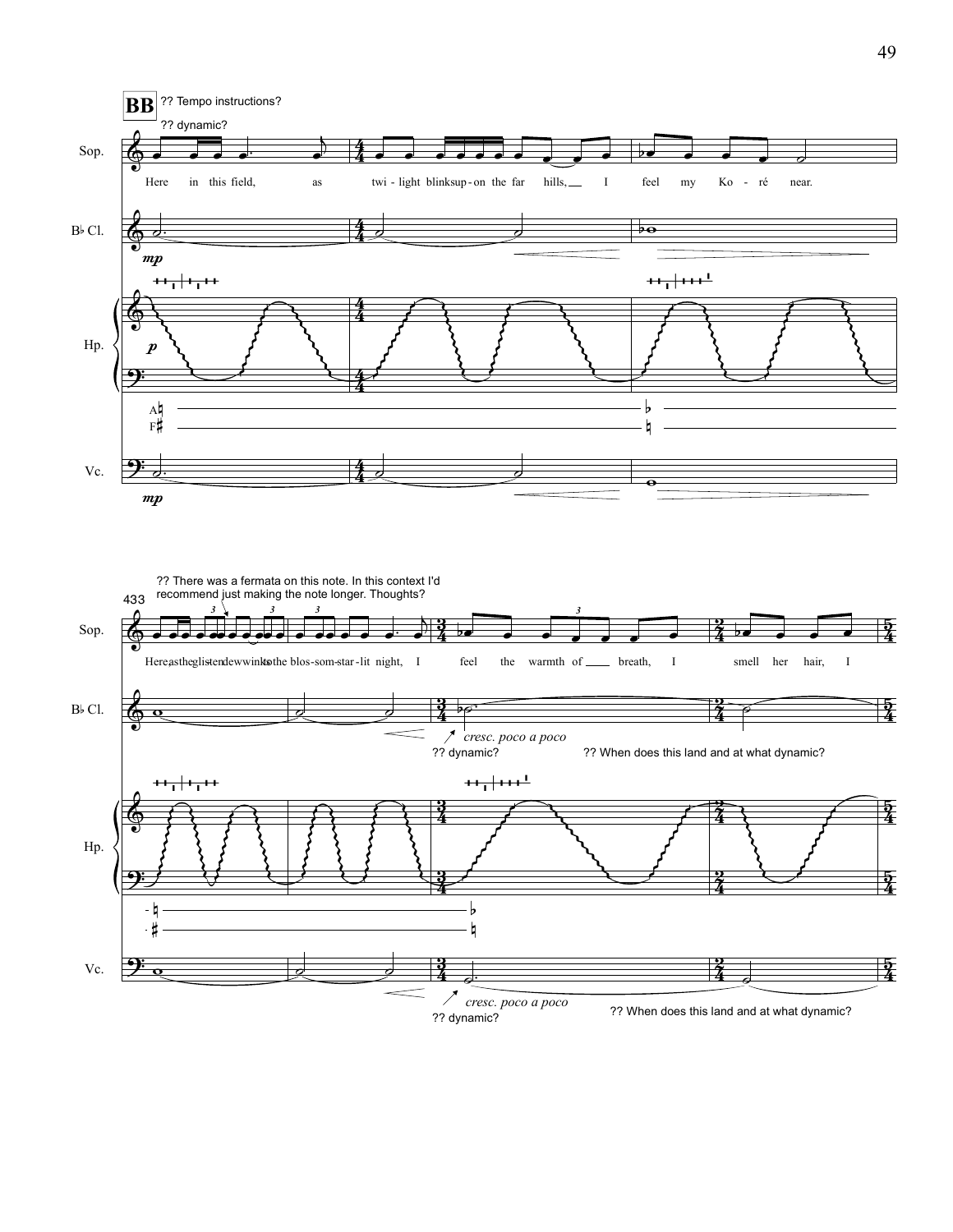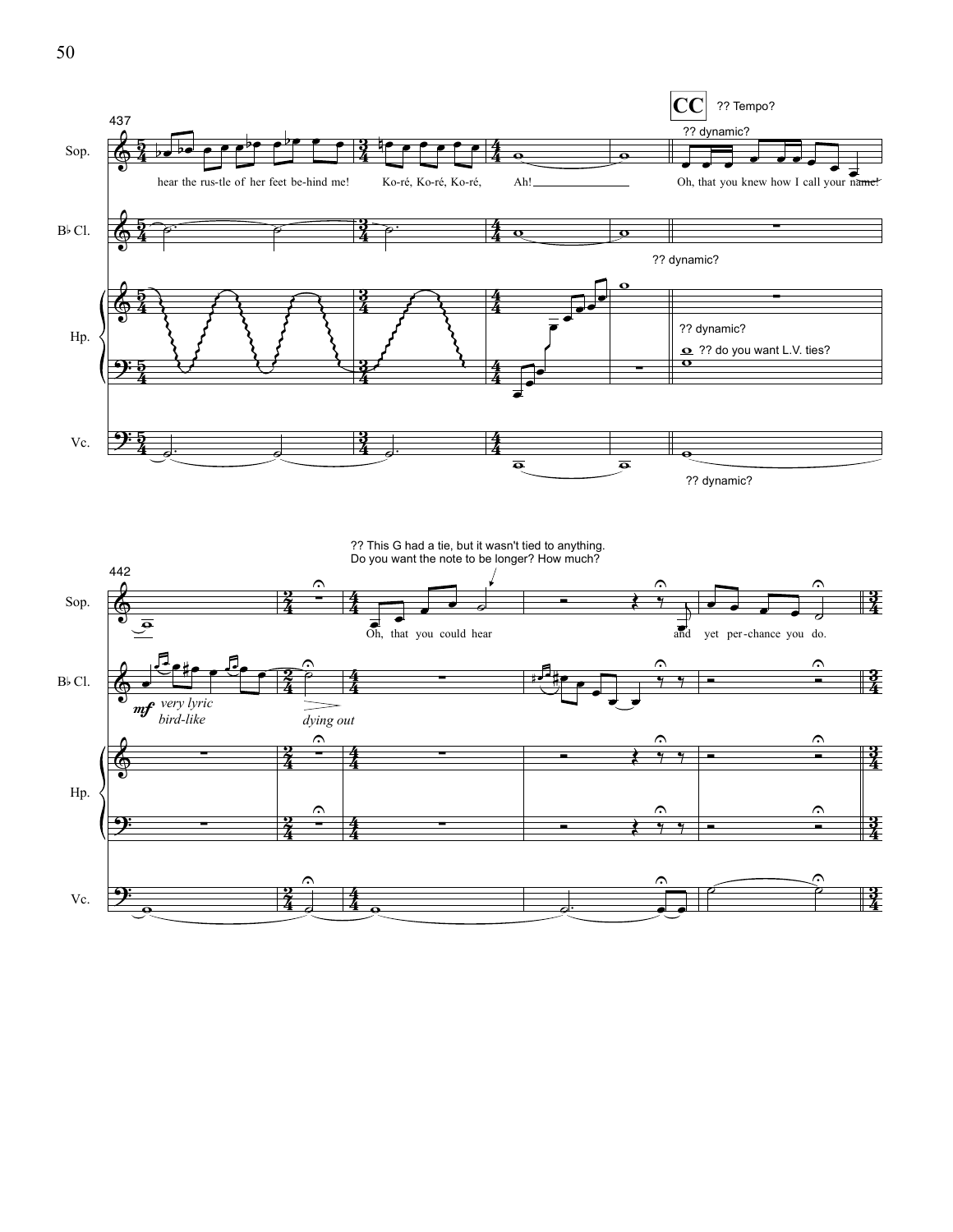

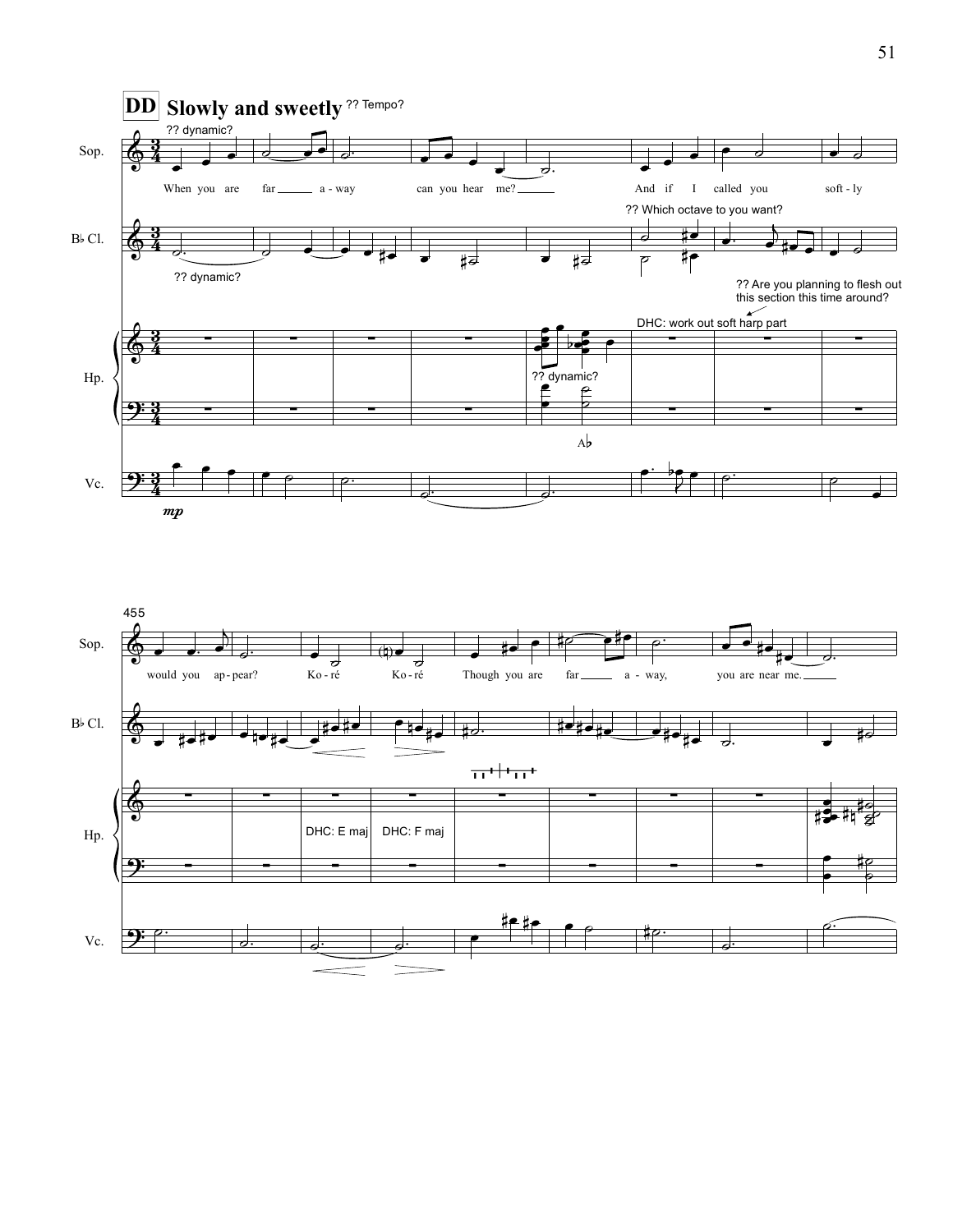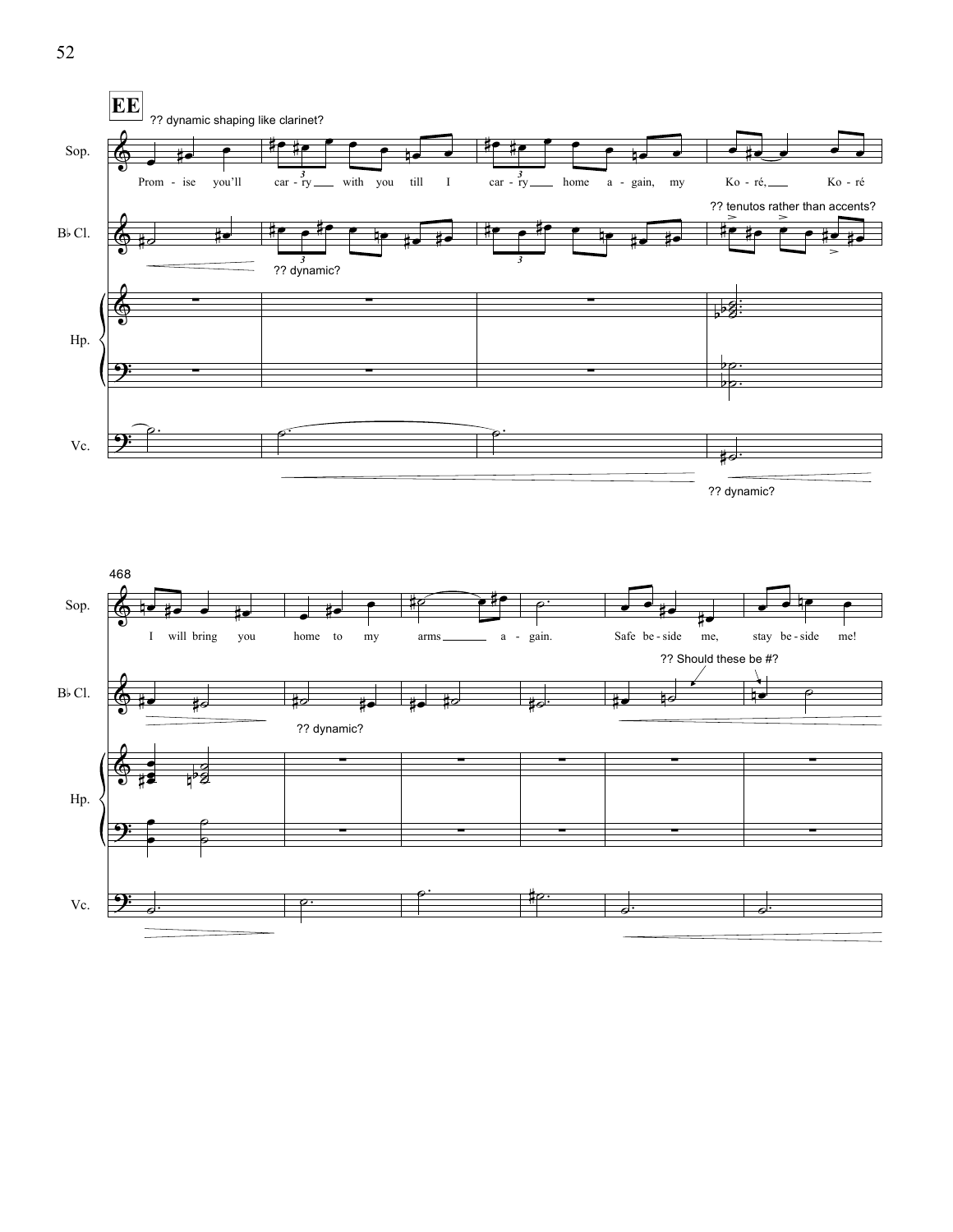

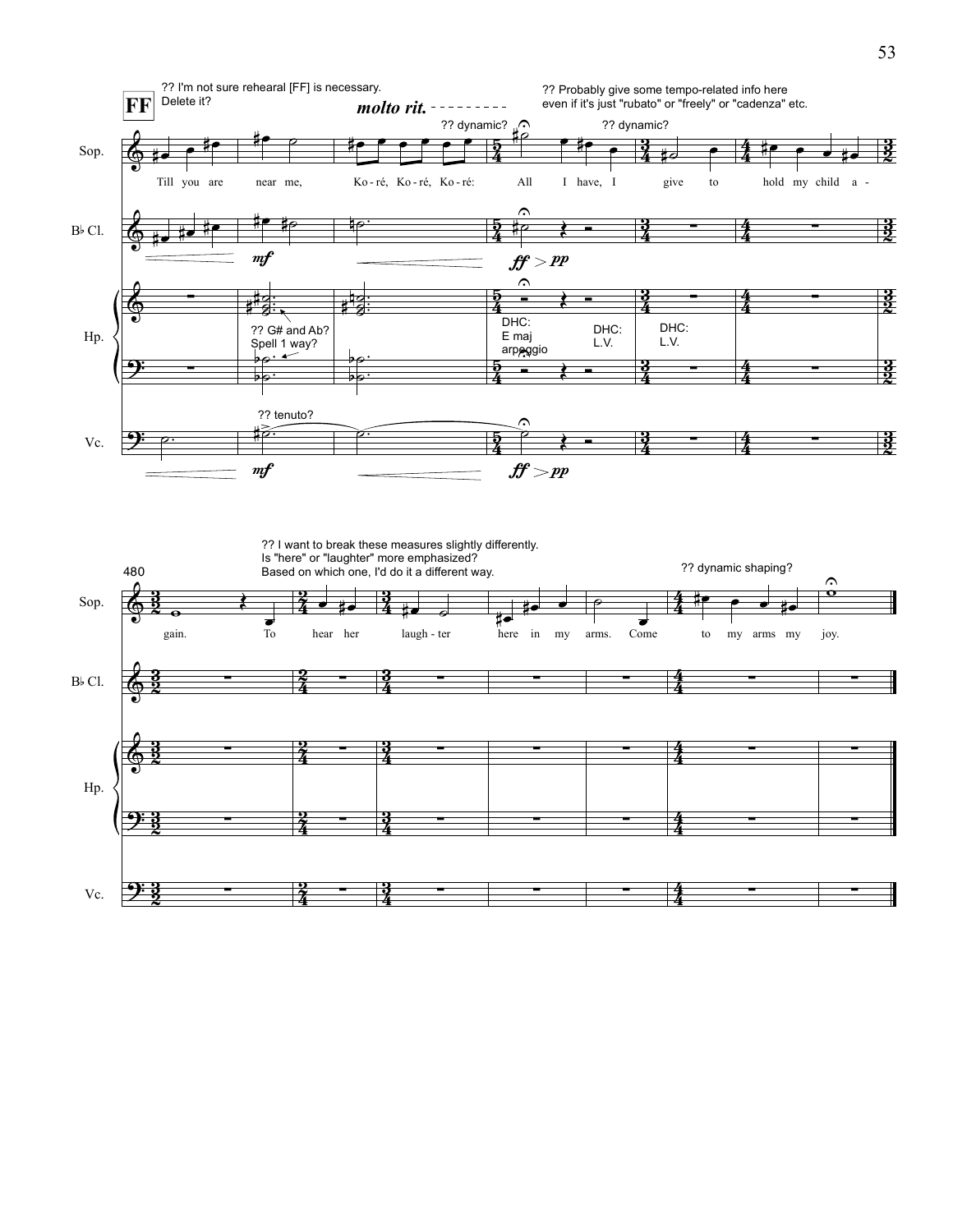## Guide to Noah's In-Score Markings:

**??** A question about a proposed change or a request for information (like a tempo or dynamic).

**++** A change that I went ahead and made, but wanted to get a confirmation from you.

**DHC:** A note you had written to yourself in the manuscript, mostly about fleshing out the harp part near the end.

Not that it has to be all at once, but please respond to each instance of those markings, however briefly. For example, you might be fine with most of the ++ changes, but I want to get a confirmation on each one before deleting it from the score. That's as opposed to assuming that if I don't hear from you about them that they're all fine; I want to make sure one you want to change doesn't get missed amid the many, many dots and lines in that score.

Here's one idea for a shorthand for responding to them: **Hp.205?? Blah blah blah** - That would be an answer to my "??" question in the harp part at measure 205. This could be expanded to: **Cl.123++** (Clarinet @ m.123) or **Vc.24DHC** (Cello @ m.24) or **Sop.97??** (Soprano @ m.97) (this might be where answers to tempo questions go since it's the staff they appear above in the score)

### FYI:

I've put the clarinet in its Bb transposition in both the score and parts. This will likely cause less confusion when talking about notes during rehearsals. (I can expand on that if you want)

I've removed most of the slurs from the cello and some from the clarinet. They seemed to be intended as phrase markers but would instead be interpreted as technical instructions (under one bow for the cello, no rearticulation for the clarinet). I figure that by working with these musicians you can figure out good bowings and articulations. To help this along I included your markings of "separate bows" to distinguish those sections from ones that just don't have slurs yet. Once we add in all the bowings I'll remove all of the "separate bows" markings because simply not writing a slur means exactly that.

Things like articulations, dynamics, pedal charts, pedal changes (and the slurs I included), I've largely left alone for right now since you're getting to work with some musicians right away. If you'd like me to offer suggestions for any of them I'm happy to do that. Just let me know.

I added double bars at many of the rehearsal marks

#### Questions:

Near the end of the piece (around m.446) you had a bunch of notes to yourself regarding fleshing out the harp part. You may want to look into that soon so we can get it in the score. Are you planning on doing that this time around?

For double pedal changes, what's your preference for which one goes on top (left foot pedals or right foot pedals). There's no standard that I'm aware of, but we should be consistent throughout the piece (and really, your work as a whole).

I didn't add boxes around reach-to-the-other-side pedal changes this time around. Do you want me to add them? (Just to nag again a little, it would be easier and more visually consistent to add that box with the expression tool than with the chord tool).

What's the Copyright date?

#### **Things to add or mess with during rehearsals:**

\*\* After each gliss section there should be either L.V. or a dampen symbol

\*\* Add tempo marks

\*\* Add in dynamics, make sure to include dynamics for the beginnings and ends of cresc. and dim. markings.

- \*\* Mark places for breaths (shorten notes, add rests)
- \*\* Cello bowings (I could suggest things, but having an actual cellist like you do right now is far better!)
- \*\* Correct/add to pedal changes as needed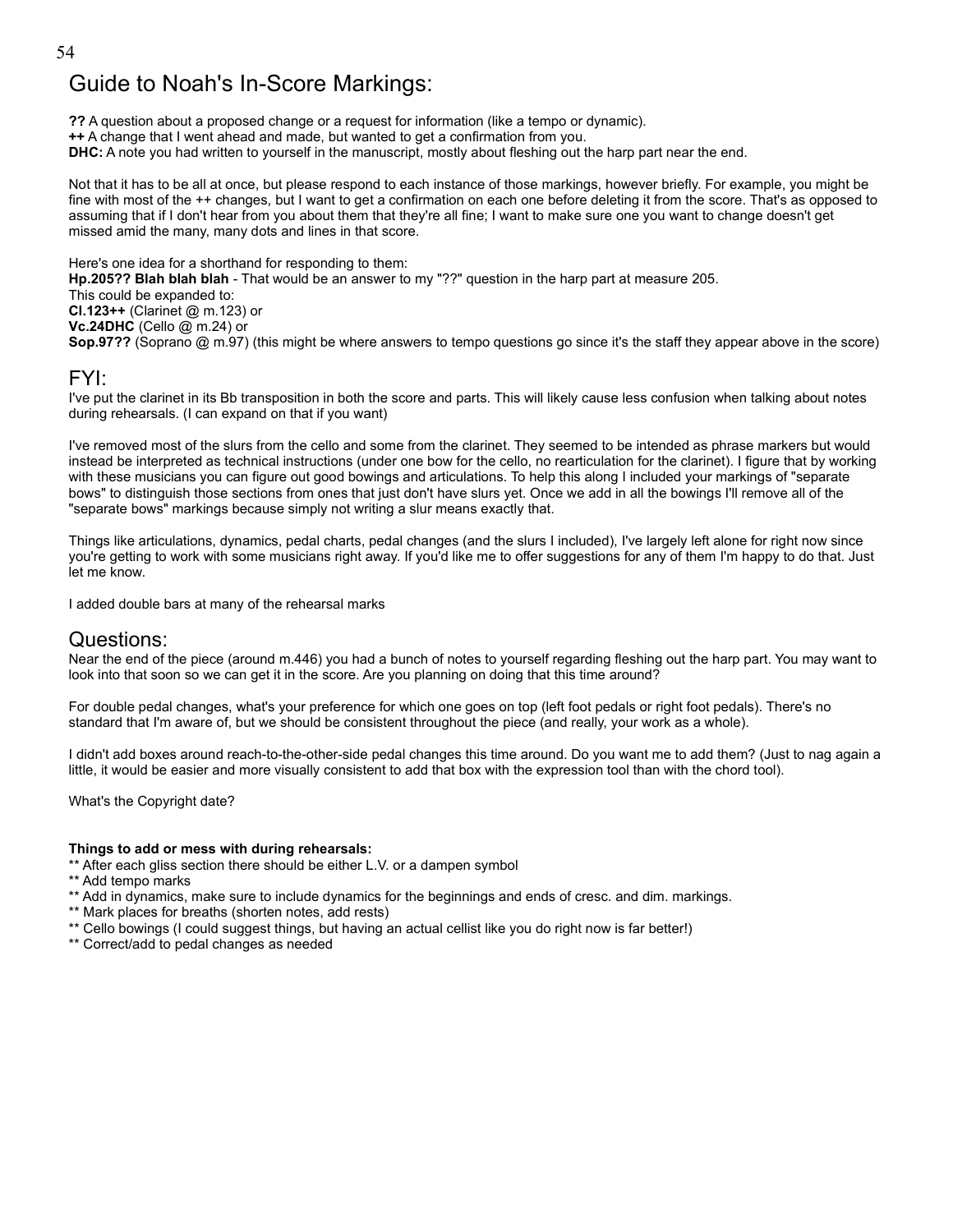# Lyric related things:  $55$

#### **Spelling question:**

Proserpina or Proserpine (both are correct, but we should stick with one)

There were some differences between the lyrics in the manuscript and those in the plot outline PDF you sent me. Many of the differences were just punctuation things. I encourage you to look over the punctuation and see if it matches your intentions.

There were also a few words that were different. For the moment, I went with the word that was in the manuscript, but I'll ask about them here. In the three following discrepancies, I'm referring to the stanzas and lines as they're laid out below where I've included all the lyrics in their current form.

**4th stanza, 3rd line:** The crack of flames The crack of flame

**8th stanza, 1st line:** Have you seen my child Did you see my child

**last stanza, 2nd to last line:** here in my arms here in my heart

### Lyrics:

Pro-ser-pi-na, Ko-ré, Pro-ser-pi-na! Come from your hid-ing, come from your games, come to my arms my joy! Pro-ser-pi-na, my on-ly, Pro-ser-pi-na my gem, Pro-ser-pi-na my child!

Look, you clum-sy lit-tle maid: such a love-ly blos-som have you dropped. Ko-ré Ko-ré, Ko-ré, Ko-ré Ko-ré, Ko-ré, Ko-ré, Ko-ré Ko-ré, Ko-ré, Ko-ré, Ko-ré!

Hoof-beats! Thun-der! Ko-ré Ko-ré Ko-ré, Ko-ré, Ko-ré Ah Ko-ré Ko-ré Ko-ré, Ko-ré, Ko-ré, Ko-ré Ah! Ah! Hmm Pro-ser-pi-ne, Ko-ré, Pro-ser-pi-ne.

Spring-time still! Where is the hush? Where is the whis-per-ing chill? The sud-den si-lent stroke that tells of Par-a-dise un-done? Sun-light still! Where is the gath-er-ing dusk? The crack of flames, the dark de-vour-ing sweep of rain? Why is there sweet per-fume? How can the li-lac bloom? How can the breeze race? How can the riv-er turn? How can the heart-less black bird dare to sing? Oh, faith-less black-bird, dare you pierce my sor-row with your song?

How does the spring dare to be spring when I have lost my Ko-ré? How does the vine dare to bloom when the on-ly blos-som has been plucked from my side? How does the spring dare to be spring? How does the crow dare to fly when my flight is gone? How can the spring dare to be spring when I have lost my Ko-ré?

How may the gold-en pear still cling to the skirts of her crust-ed limb as my Ko-ré clung to me? How may the lark still sing her glad-some song to the dawn-ing sky as my Ko-ré sang to me? How may the gid-dy blush-ing breeze step laugh-ing from the e-ther to run through the bloom-ing mead-ow as my Ko-ré ran to me? How may the earth still hold the curv-ing shoul-ders of each slum-bring rock as I held my Ko-ré in my arms? How may the spring dare to be spring when I have lost my child?

Ye of this earth, hear my sor-row! Is there not one who knows where my on-ly joy is tak-en? Pray, will you on-ly pit-y me? Tell me: Where is she? Where is she? Where have you tak-en my child?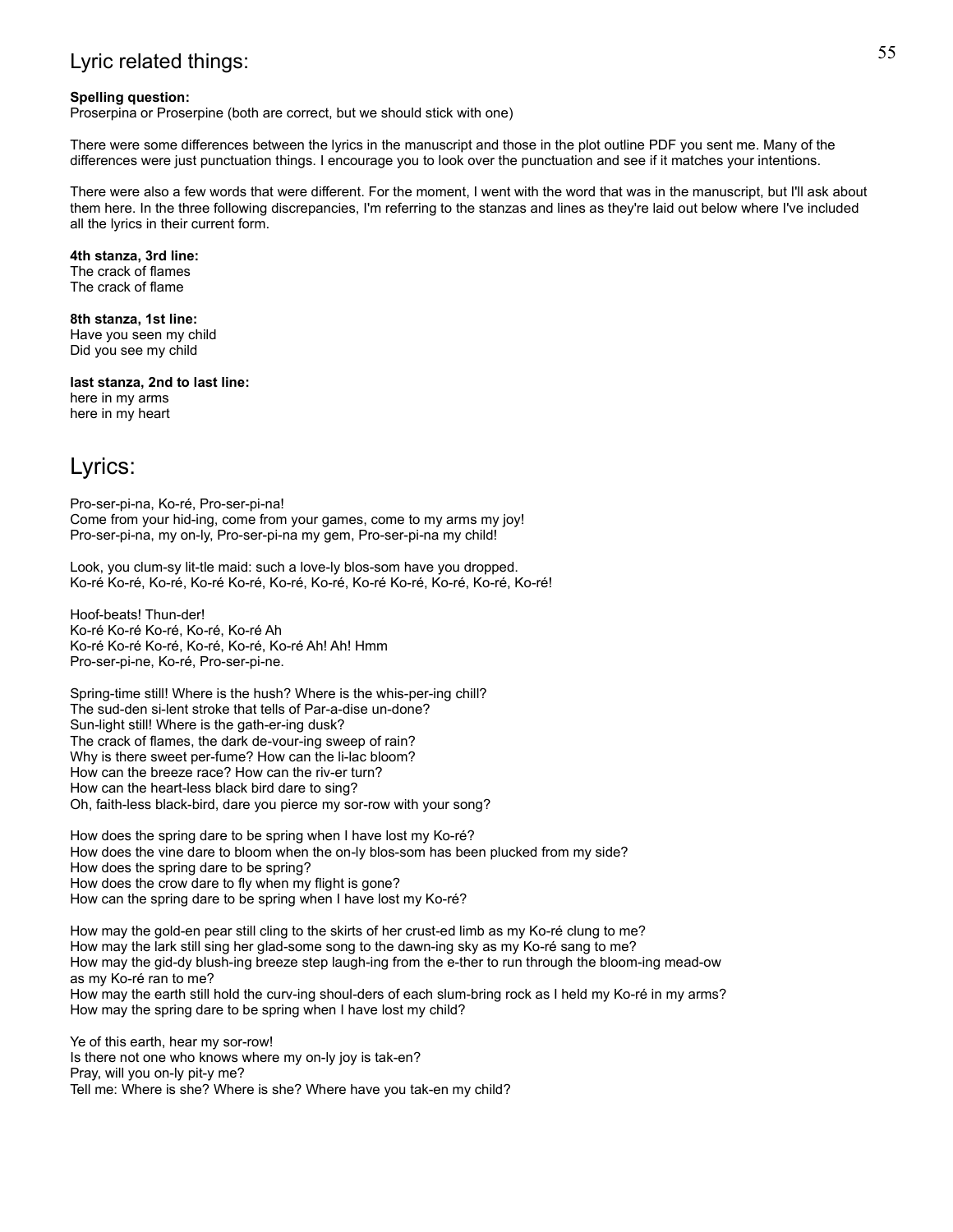Have you seen my child? Did you see her danc-ing in the mead-ow? Did you see my child? Did you hear her cry? Some-one must have seen! Some-one must have heard! You! Did you see my child? Did you see her danc-ing in the mead-ow? Did you see my child? Did you hear her cry? Some-one must have seen! Some-one must have heard! You! Did you see my child?

You must have seen my Ko-ré, she was play-ing by the riv-er here! si-lence You must have heard some-thing! si-lence, si-lence My lit-tle girl is lost! si-lence

You! Why do you trem-ble? Why?! Why?! Why do you cow-er from me? Who do you fear? Why do you cow-er from me? Who do you fear? Why do you cow-er from me? Who do you fear? si-lence, si-lence, si-lence, si-lence, si-lence

Oh, my be-lov-ed earth! You pro-fess your guilt with si-lence. You seal your fate with si-lence. Oh, my be-lov-ed earth.

As you may wish, keep your si-lence you who for-sake my joy. Where my ten-der heart is fro-zen, so shall your heart be fro-zen too, I de-cree!

Come dark-ness, come night and fro-zen rain! Come wind and cold and mist-y shad-ow! Bite and chill and va-pour and twi-light and ice-(ss)! Come!

So, through-out nine days, o-ver land and sea she trav-elled, through the i-cy bar-ren plains and o-ver fro-zen wa-ters. Nev-er did she eat, nor nev-er did she drink nor sleep nor bathe, so bit-ter was her sor-row. Yet when up-on her there came for the tenth time glim-mer-ing morn-ing, she was met by the dark side of the moon who spoke to her of her daugh-ter say-ing: "I have heard the voice of your child, though I be-held her not. Come with me to him who is the watch-er. He shall have seen your Ko-ré"

So to He-li-os they trav-elled and she did ap-peal say-ing: "He-li-os! Glo-ri-ous, ra-di-ant He-li-os! You who gaze watch-ful-ly down-ward. Tell me tru-ly if per-chance you see my child. Tell me who, a-mong men or gods, has sto-len her un-will-ing. Speak!"

I have seen! Ah yes, I have seen your child. As she played with vi-o-let and rose and cro-cus tan-gled in her hair. Thus she played by the riv-er-side, hap-py and free. When there bloomed bright a thou-sand pet-aled nar-cis-sus by the riv-er-side. Ah, how she laughed in won-der at the daz-zling play-thing! Ah, how she stretched her arms to the blos-som-ing jewel! When, as she stood thus, en-rap-tured in fra-grance and beau-ty, the ver-dant earth trem-bled be-neath her feet, and yawn-ing black in the Ny-si-an plain, spewed forth from the dark-ness: five steeds as dark as the dark-ness! And ris-ing in thun-der and flames, the King of Dark-ness in his flam-ing char-i-ot gal-loped forth from the rent-ing earth and plucked the child, fro-zen in fear, plucked her from the earth!

Down, down he gal-loped in a peal of thun-der! Down, down, down with your Ko-ré! Down to dark-ness and dank-ness, and down, down, down with your child to hell!

Thus I have seen and swear to you I a-lone have seen this deed!